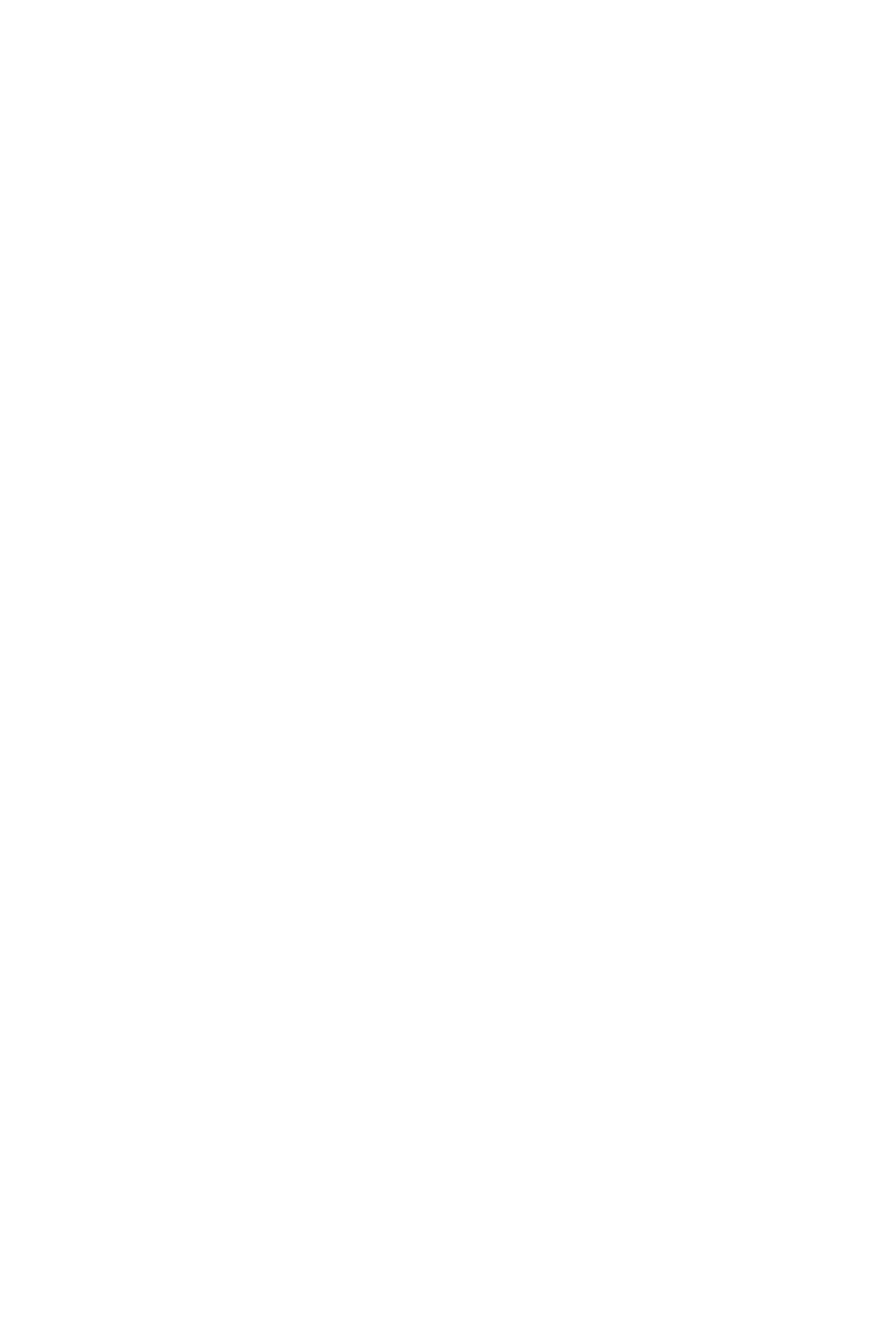# **Keys to the Council Unlocking the Teaching of Vatican II**

Richard R. Gaillardetz Catherine E. Clifford



**www.litpress.org**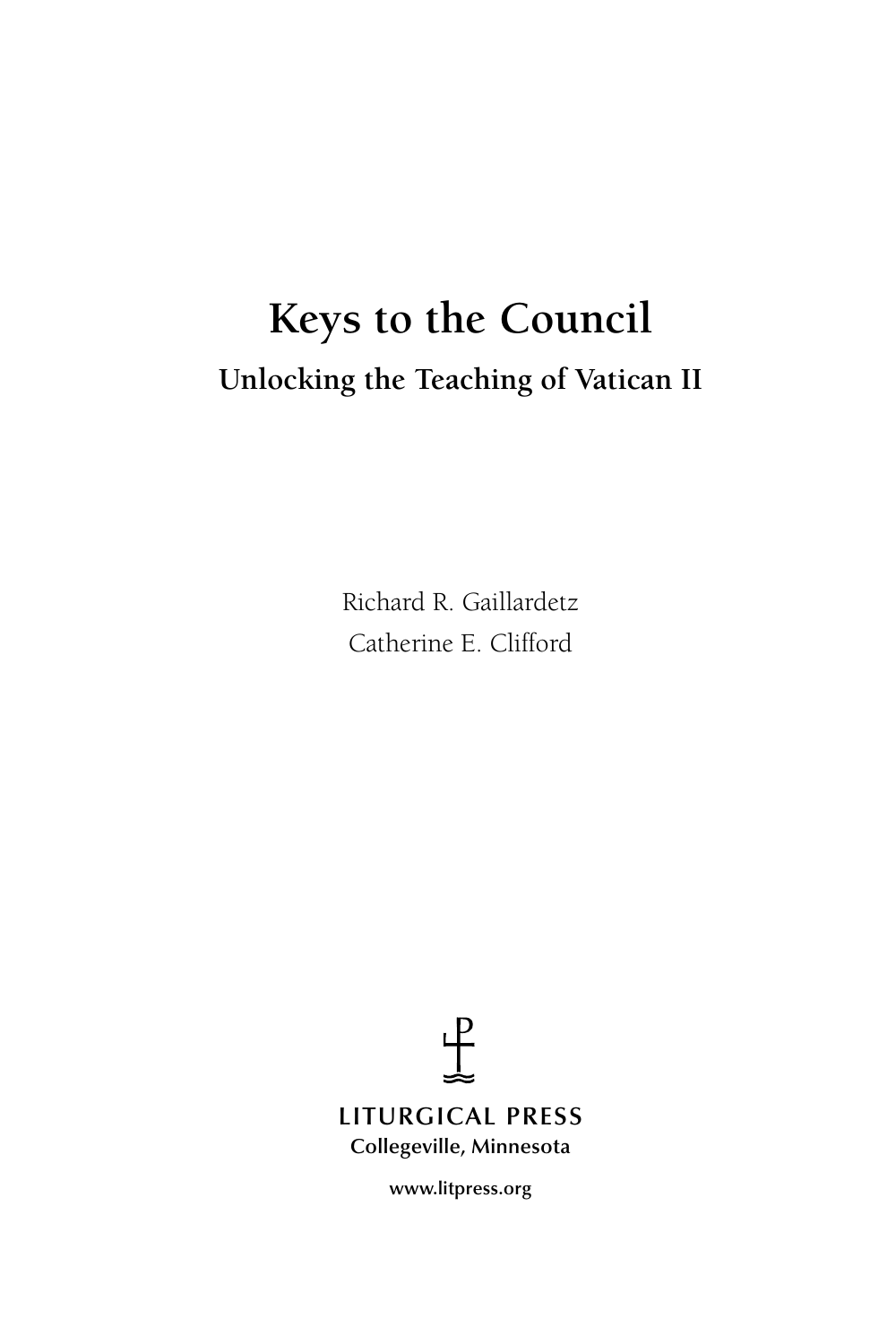Cover design by Stefan Killen Design. Cover photo © 2012 iStockPhoto.

Excerpts from documents of the Second Vatican Council are from *Vatican Council II: The Basic Sixteen Documents*, by Austin Flannery, OP © 1996 (Costello Publishing Company, Inc.). Used with permission.

The diagram on page xx © 2002, Maryvale Institute, was first published in *The Sower*  23/1 (January 2002) and is reproduced by permission.

Scripture texts in this work are taken from the *New Revised Standard Version Bible* © 1989, Division of Christian Education of the National Council of the Churches of Christ in the United States of America. Used by permission. All rights reserved.

© 2012 by Order of Saint Benedict, Collegeville, Minnesota. All rights reserved. No part of this book may be reproduced in any form, by print, microfilm, microfiche, mechanical recording, photocopying, translation, or by any other means, known or yet unknown, for any purpose except brief quotations in reviews, without the previous written permission of Liturgical Press, Saint John's Abbey, PO Box 7500, Collegeville, Minnesota 56321-7500. Printed in the United States of America.

123456789

#### **Library of Congress Cataloging-in-Publication Data**

Gaillardetz, Richard R., 1958– Keys to the Council : unlocking the teaching of Vatican II / Richard R. Gaillardetz, Catherine E. Clifford. p. cm. ISBN 978-0-8146-3368-7 — ISBN 978-0-8146-3424-0 (e-book) 1. Vatican Council (2nd : 1962–1965) 2. Catholic Church—Doctrines. I. Clifford, Catherine E., 1958– II. Title. BX8301962 .G28 2012 262'.52—dc23 2011045872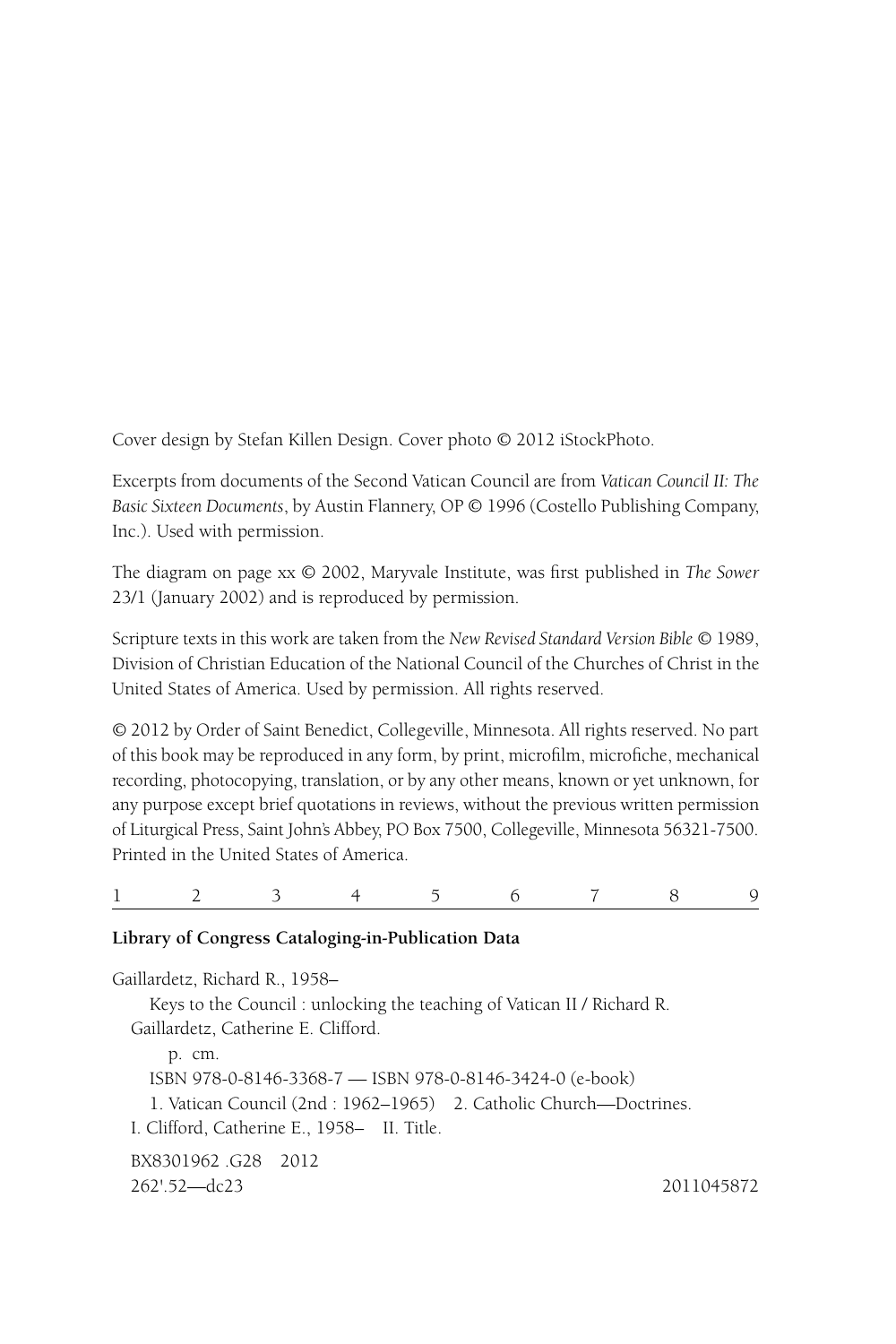*For Francis A. Sullivan, SJ, who has inspired us with his careful scholarship and commitment to the teaching of the council*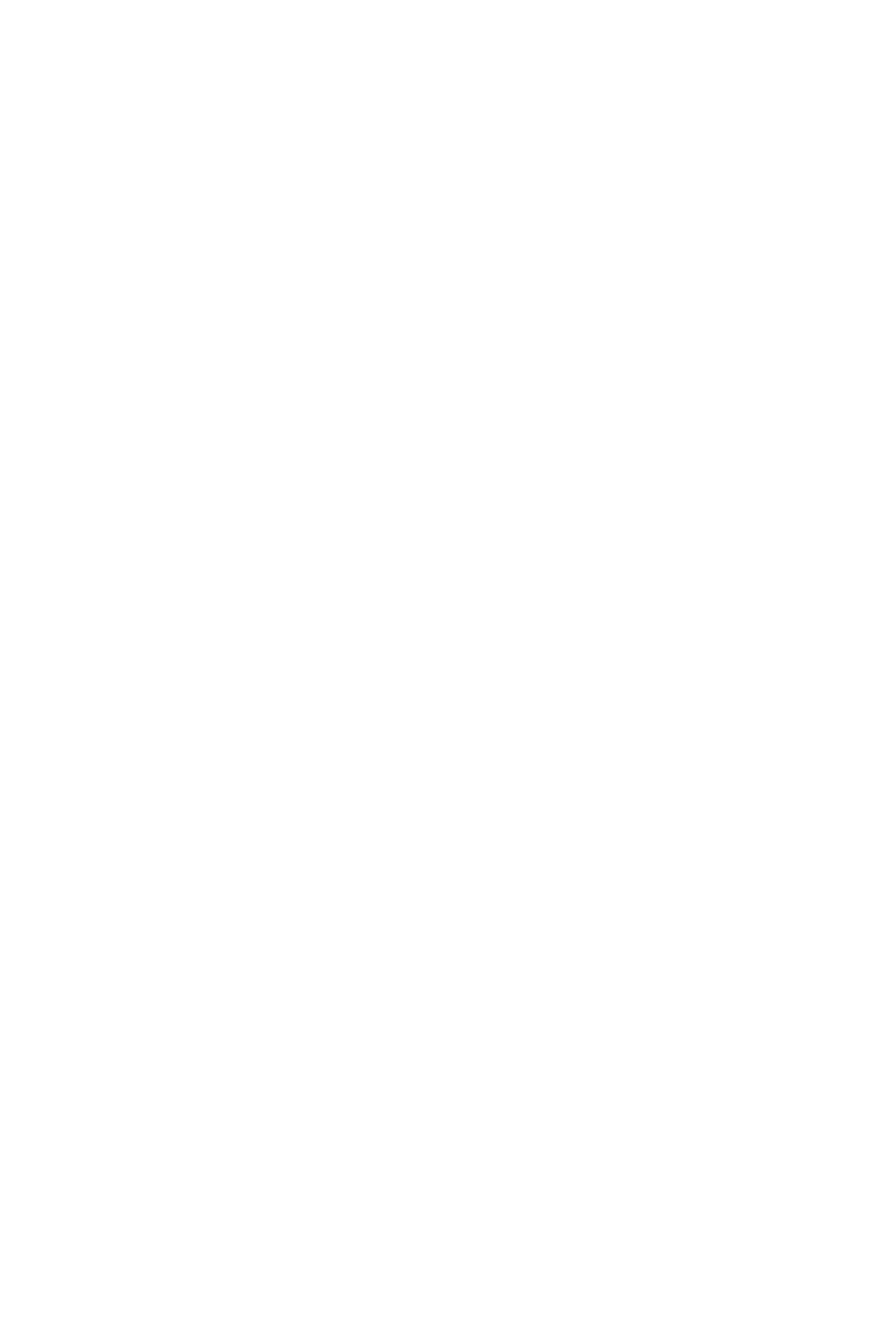## **Contents**

Abbreviations ix

Introduction xi Chapter One: Through Baptism We Are Implanted in the Paschal Mystery 1 (*Sacrosanctum Concilium* 6) Chapter Two: Christ Is Always Present in His Church 11 (*Sacrosanctum Concilium* 7) Chapter Three: Full, Conscious, Active Participation in the Liturgy 22 (*Sacrosanctum Concilium* 14) Chapter Four: A Theology of Divine Revelation 31 (*Dei Verbum* 2) Chapter Five: A Theology of Tradition 39 (*Dei Verbum* 8) Chapter Six: The Church Is Like a Sacrament 47 (*Lumen Gentium* 1) Chapter Seven: The Holy Spirit in the Church 57 (*Lumen Gentium* 4) Chapter Eight: Eucharistic Ecclesiology 66 (*Lumen Gentium* 7) Chapter Nine: The Baptismal and Ministerial Priesthood 76 (*Lumen Gentium* 10) Chapter Ten: The Church's Mission in the World 87 (*Gaudium et Spes* 40) Chapter Eleven: The Role of the Laity in the World 95 (*Gaudium et Spes* 43) Chapter Twelve: Christian Marriage and Family 102 (*Gaudium et Spes* 48) Chapter Thirteen: The Ministry of the Bishop 111 (*Christus Dominus* 11)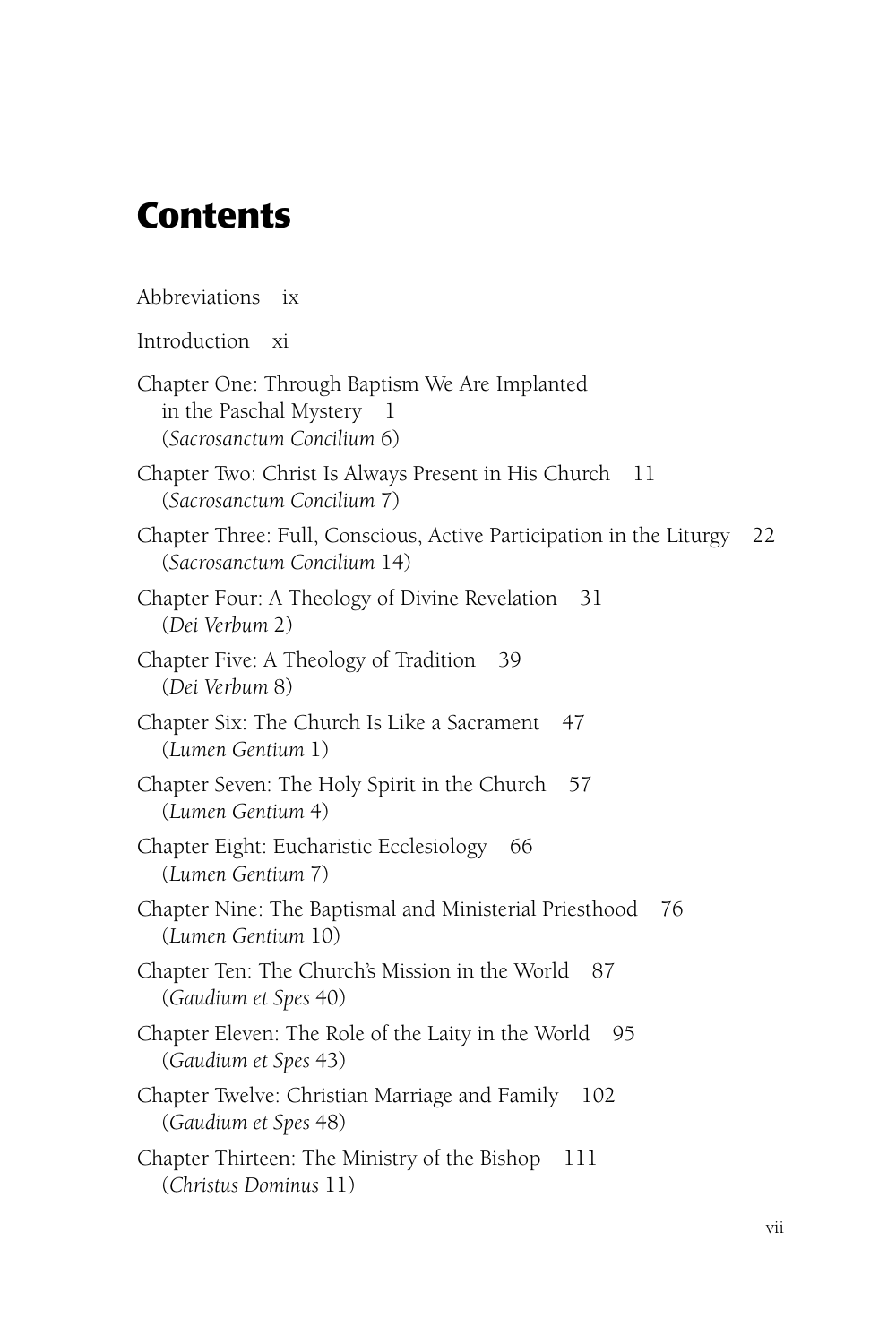Chapter Fourteen: Episcopal Collegiality 120 (*Lumen Gentium* 23) Chapter Fifteen: The Global Catholicity of the Church 129 (*Lumen Gentium* 13) Chapter Sixteen: The Right to Religious Freedom 138 (*Dignitatis Humanae* 2) Chapter Seventeen: Communion in Faith with Other Christians 148 (*Unitatis Redintegratio* 3) Chapter Eighteen: Reform of the Church 160 (*Unitatis Redintegratio* 6) Chapter Nineteen: Hierarchy of Truths 170 (*Unitatis Redintegratio* 11) Chapter Twenty: The Church and World Religions 180 (*Nostra Aetate* 2) Conclusion 188 Further Readings 194

Index to Conciliar Document References 196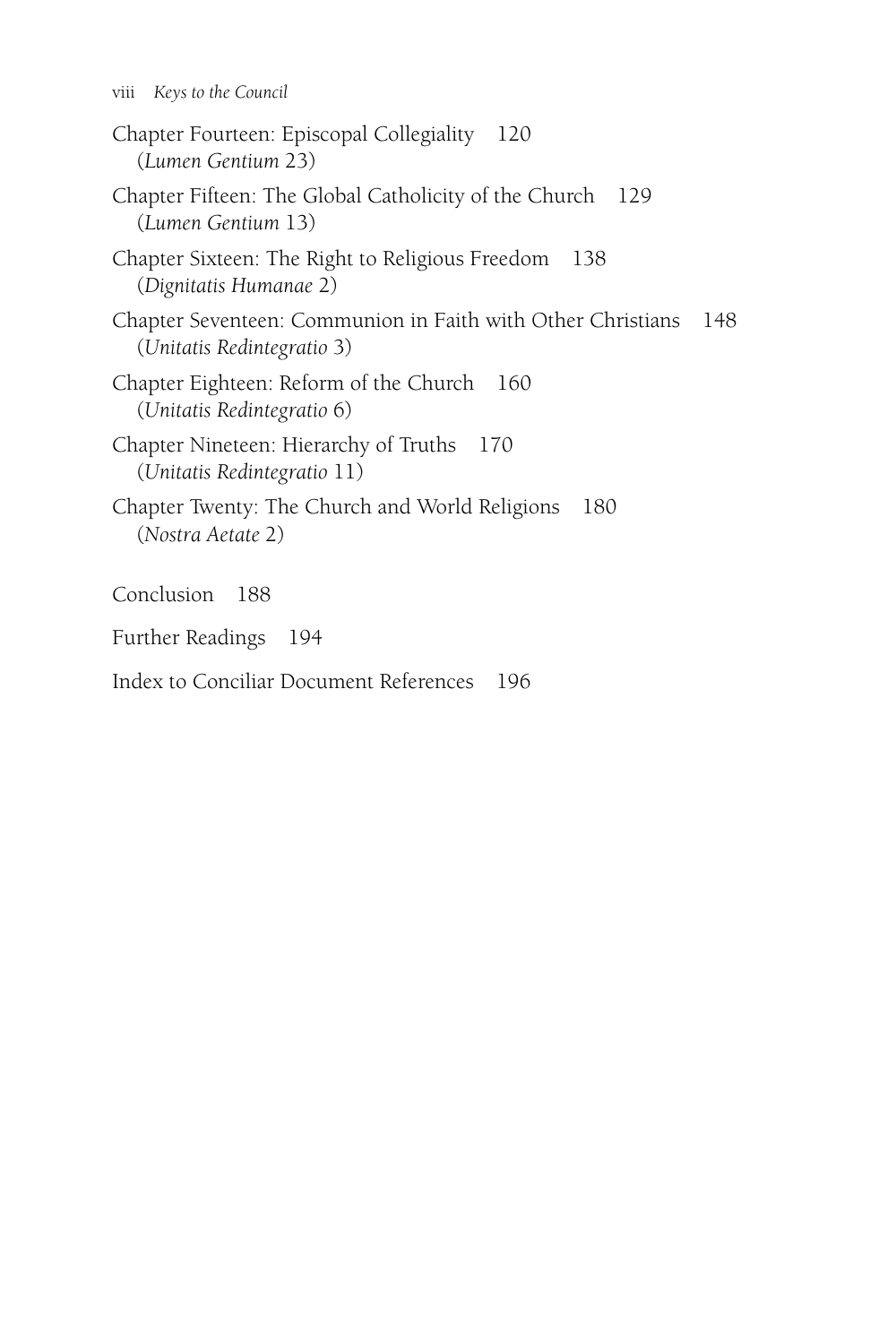## **Abbreviations**

| AA          | Apostolicam Actuositatem                                                                               |
|-------------|--------------------------------------------------------------------------------------------------------|
| AG          | Ad Gentes Divinitus                                                                                    |
| CCC         | Catechism of the Catholic Church                                                                       |
| CD          | Christus Dominus                                                                                       |
| <b>CIC</b>  | Code of Canon Law                                                                                      |
| <b>CCEC</b> | Code of Canons of the Eastern Churches                                                                 |
| <b>CT</b>   | Catechesi Tradendae                                                                                    |
| DH          | Dignitatis Humanae                                                                                     |
| DS          | Denzinger-Schönmetzer, Enchiridion symbolorum definitionum<br>et declarationum de rebus fidei et morum |
| DV          | Dei Verbum                                                                                             |
| GS          | Gaudium et Spes                                                                                        |
| LG          | Lumen Gentium                                                                                          |
| NA          | Nostra Aetate                                                                                          |
| OE          | Orientalium Ecclesiarum                                                                                |
| PA          | <b>Pastor Aeternus</b>                                                                                 |
| РC          | Perfectae Caritatis                                                                                    |
| PO          | Presbyterorum Ordinis                                                                                  |
| SC          | Sacrosanctum Concilium                                                                                 |
| UR          | Unitatis Redintegratio                                                                                 |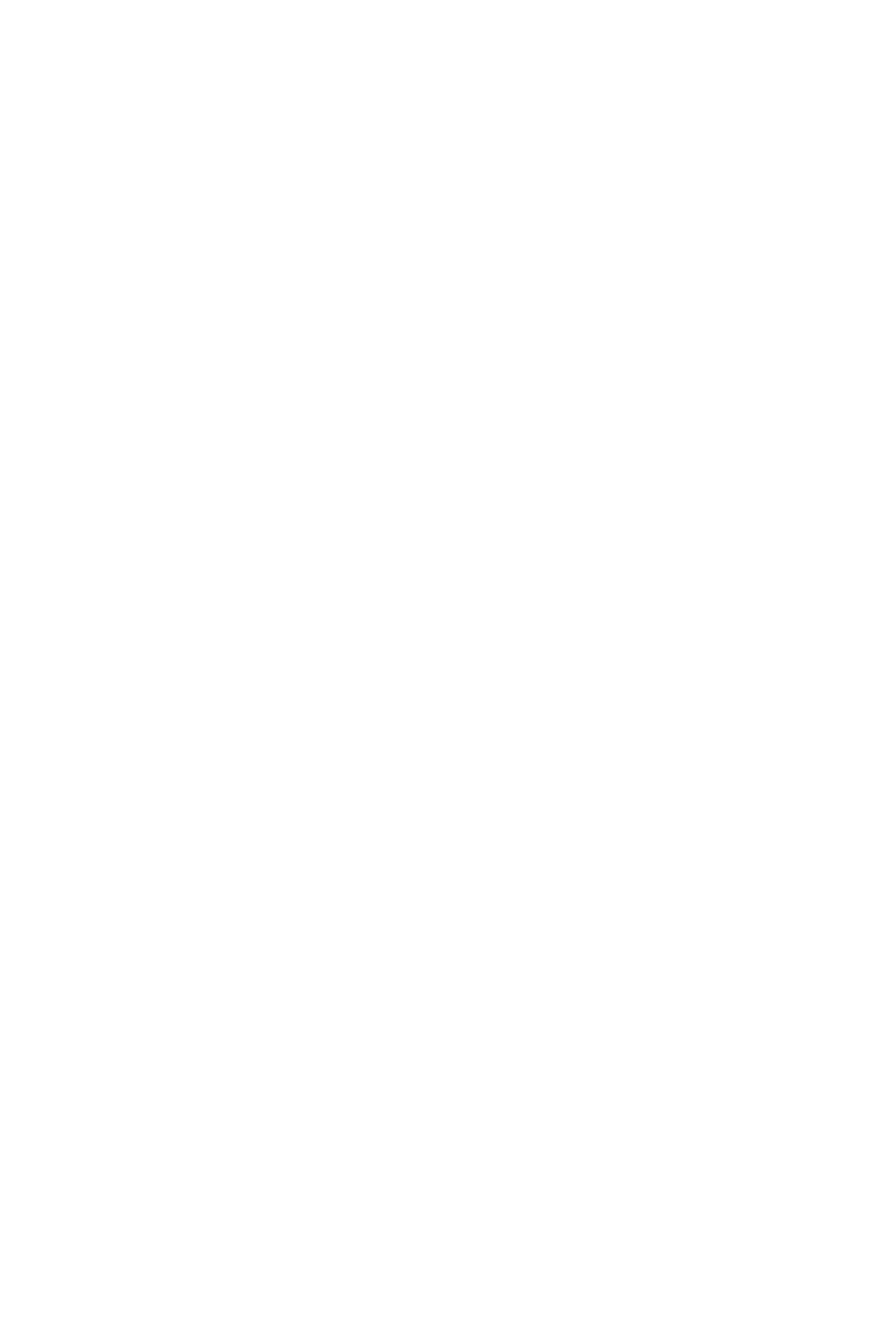### **Introduction**

January 25, 1959. Few days in the last four centuries would equal its impact on the Roman Catholic Church. Yet that day passed largely without notice for the Catholic Church's nearly one billion members. To appreciate its significance we have to go back three months earlier.

On October 28, 1958, Angelo Roncalli was elected pope. He was a rotund, lifelong church diplomat, an elderly prelate known more for his self-deprecating humor than for his erudition. He succeeded the saintly but severe Pius XII who wielded an unprecedented spiritual authority in the church. Indeed, so far-reaching was his authority that some theologians and ecclesiastical figures speculated that ecumenical councils, formal gatherings of all the bishops of the universal church, had become obsolete. There was nothing a council could do, many felt, that a pope could not accomplish more effectively.

In some respects Roncalli's election was unsurprising. A custom had developed of electing a "caretaker pope" to succeed a papacy of extended length and influence. The theory, not without merit, was that after an extended papacy, the church needed a chance to stop and catch its breath before determining what new direction it must take. Pius's momentous papacy of almost two decades certainly qualified, leading to the election of Roncalli (who took the name John XXIII) as the ideal caretaker.

It is not difficult, then, to imagine the surprise of the small group of cardinals who had gathered on January 25 for a meeting with the elderly pontiff at the Basilica of St. Paul-outside-the-Walls. The context of the meeting was the celebration of Vespers for the conclusion of the Week of Prayer for Christian Unity. At that modest gathering, Pope John announced what were to be the three central planks of his pontificate: (1) the convocation of a diocesan synod for the diocese of Rome, (2) the reform of the Code of Canon Law, and (3) the convocation of a new ecumenical council. It was the last announcement that was most surprising. The last ecumenical council, Vatican I, had ended rather unceremoniously in 1870.

The onset of the Franco-Prussian War required the French emperor to remove the garrison of French troops that had been stationed in Rome to protect the pope. This action, in turn, opened the door for the Italian nationalist army, eager to seize the Papal States and unify Italy, to march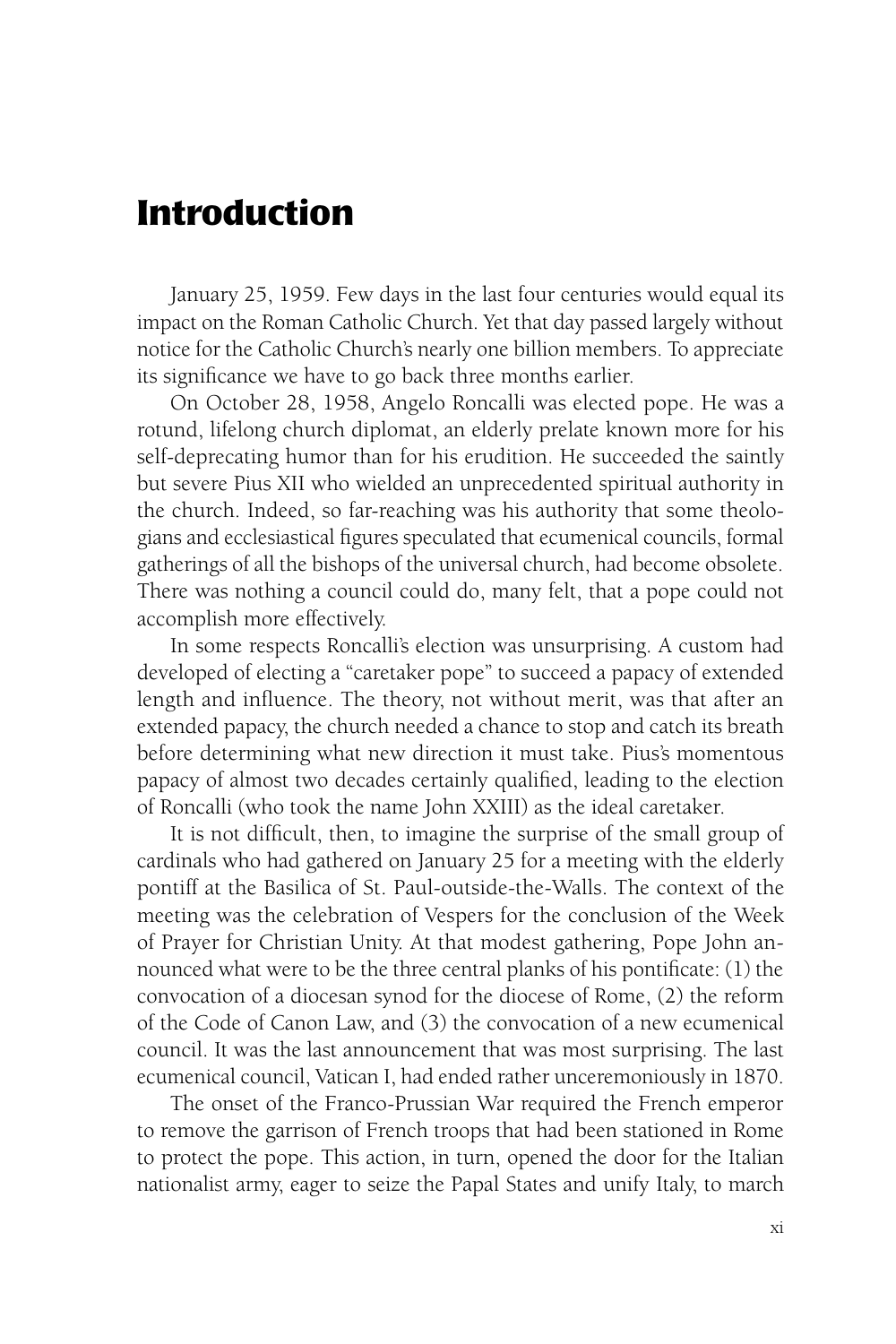Ecumenical councils are formal gatherings of all the bishops of the universal church. The Catholic Church traditionally recognizes twenty-one such councils, though some scholars consider only the first seven as truly ecumenical councils since they were the only councils to have voting representation of the East and the West. In this schema the fourteen subsequent councils are referred to as *general* councils or synods of the Western church. Councils are generally named after the places where they are held.

unchallenged into Rome. The turmoil that followed led to the hasty suspension of the council. It had been almost ninety years since that sad event. No bishop alive in 1959 had any personal recollection of an ecumenical council; councils were simply not part of the consciousness of the church.

The pope's announcement of a new council stirred the imaginations of many. For some bishops and theologians it represented a remarkable opportunity for

church reform and renewal. Still others saw it as a chance for the church to demonstrate the relevance of the Christian message to a world in the midst of unprecedented social upheaval. Many parts of the so-called developing world were breaking free of the influence of European colonialism. The world had just witnessed a horrific global war, the unprecedented genocide of six million Jews, and the first use of a nuclear weapon, leading to the destruction of tens of thousands of civilians. New forms of modern communication, including the widespread exposure to television, dramatically transformed people's experience of the world around them.

For still others the council would serve as but another ecclesiastical tool for both condemning the evil forces at work in the world and purging the church of dangerous heretical movements. As preparations for the council proceeded over the three and a half years following the

The "Roman Curia" refers to various ecclesiastical departments in the Vatican that serve the pope and bishops in the exercise of their leadership over the universal church. These departments or "dicasteries" include congregations, councils, and tribunals.

pope's shocking announcement, the likely outcome of the council was far from clear. The pope had handed over responsibility for the planning of the council to leading officials of the Roman Curia. Under this curial leadership, the preparatory commissions drew on the expertise of mostly "safe" theo-

logians, and the draft documents they produced, with a few exceptions, did not advance topics beyond the status quo*.* The rules for the actual conduct of the council were not well developed, and the council was further hampered by the decision to have the entire council conducted in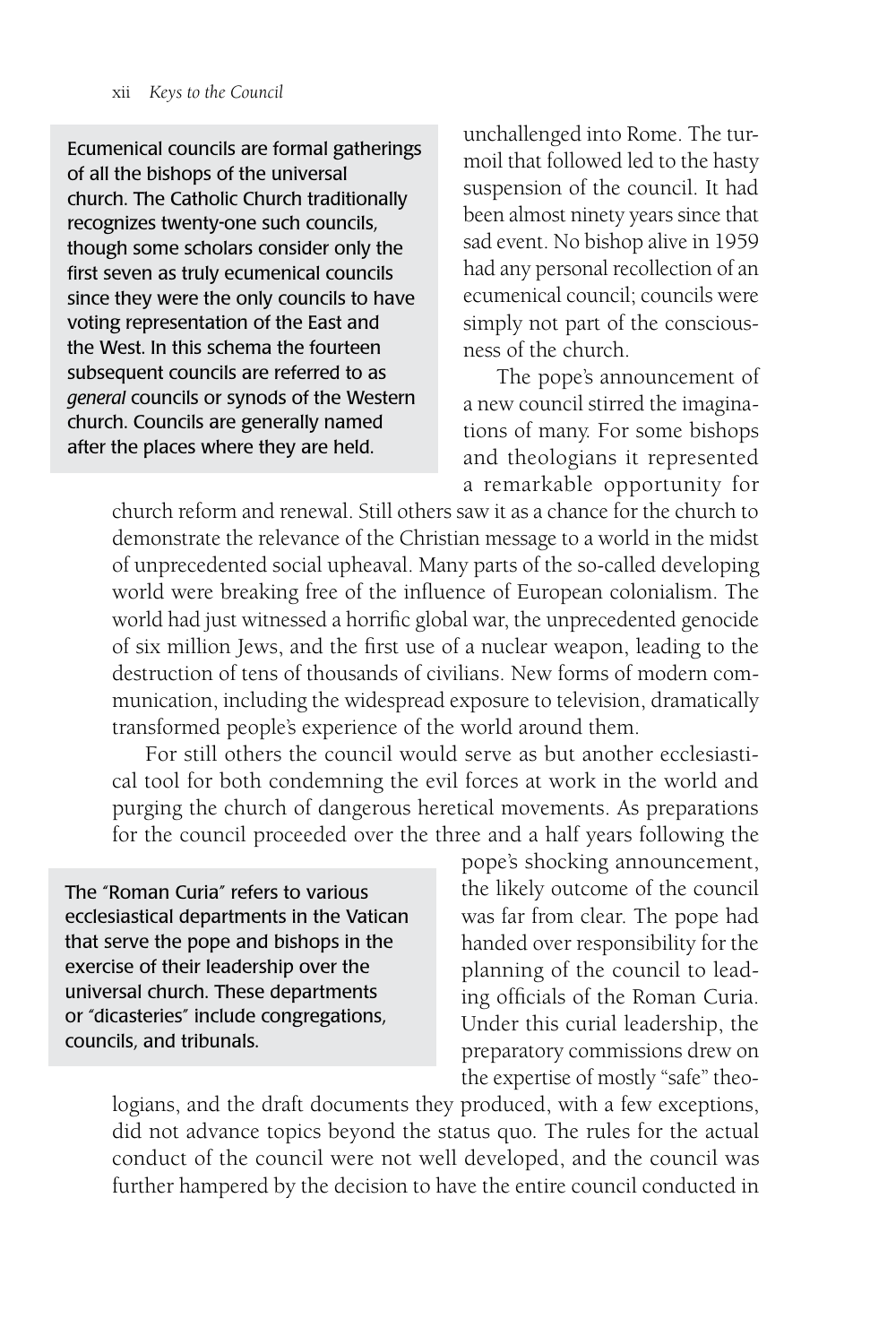Latin without the benefit of a translation service. As the actual opening of the council approached in the summer of 1962, some leading bishops and theologians feared the council was doomed to failure.

The reasons why the council did not, in fact, fail present a fascinating story that cannot be fully recounted here.<sup>1</sup> It is fair, however, to attribute the remarkable success of the council to the following factors. First, Pope John XXIII offered a remarkable address at the opening Mass of the council. In it he called for an *aggiornamento*, the task, that is, of bringing the church "up to date." He quite pointedly distanced himself from some negative voices in the church, including some of his closest advisers who were pessimistic about the state of both the world and the church itself. He called for a deeper penetration of church teaching in order to present its great wisdom in a manner intelligible to humanity today. He spoke of the need to replace the harsh medicine of condemnation with the "medicine of mercy." Catholics must learn to persuade others of the truth of the Catholic faith.

A second factor had to do with the representation on the conciliar commissions. On the first day of the council itself, the bishops needed to elect sixteen bishops to serve on each of ten conciliar commissions. There was some subtle pressure placed on the bishops to simply reelect those bishops who had served on the preparatory commissions. Through some shrewd parliamentary maneuvering, the bishops were able to arrange a recess in order to meet in five different language groups to propose their own slate of candidates. The result was a more ideologically and geographically balanced representation on these important commissions.

Third, for many of these bishops, the council provided a remarkable opportunity for their own ongoing education. Many of these bishops had not picked up a theology textbook since their priestly ordination. Now in Rome for several months each fall from 1962 to 1965, a total of four sessions, the bishops were able to attend evening lectures conducted by some of the world's leading scholars. Also, because the bishops were seated not geographically but in terms of seniority, they often had the opportunity to sit with bishops from other countries and even continents. This allowed them to considerably broaden their own ecclesial horizons. The well-known Vaticanologist Giancarlo Zizola tells the story of visiting Bishop Albino Luciani (the future Pope John Paul I) during the council where he was staying at a Roman *pensione* run by some Italian sisters. Luciani admitted that he tried to spend each afternoon in his room studying, because, as he put it,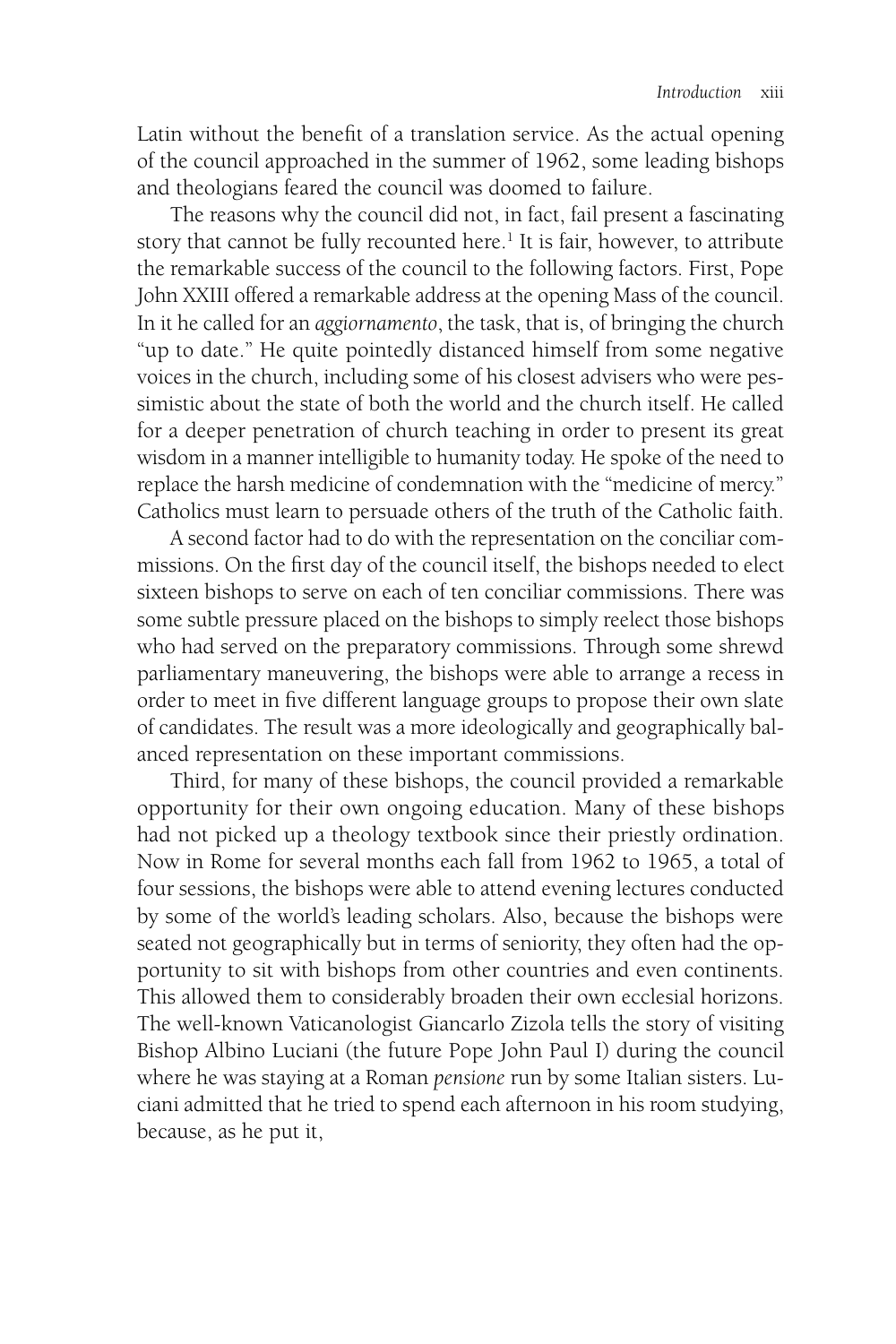everything I learned at the Gregorian is useless now. I have to become a student again. Fortunately I have an African bishop as a neighbor in the bleachers in the council hall, who gives me the texts of the experts of the German bishops. That way I can better prepare myself.<sup>2</sup>

Fourth, many council bishops found ways to organize and communicate with one another to further discuss various proposals. One such group was called the *Domus Mariae*. This group consisted of only twentytwo bishops, all generally committed to the cause of conciliar reform. They met weekly to discuss topics being considered by the council. What was significant about this small group was their organizational structure. They sought out bishops who were connected to the various national episcopal conferences. The *Domus Mariae* group then served as a sort of clearinghouse for the consideration of various topics. They would debate issues and offer compromise proposals that would then be communicated to the bishops of the various conferences. In an age without e-mail or even widespread photocopying, this allowed for the rapid dissemination of ideas and proposals while providing a forum for individual episcopal conferences to raise their concerns.3

These and many other factors contributed to a dramatic reorientation of the council that surprised and often frustrated the minority group of bishops resistant to any agenda for ecclesial reform. By the end of the fourth and final session, the council would promulgate sixteen documents: four constitutions, nine decrees, and three declarations. The quality of the material, not surprisingly, was uneven. All four constitutions would make crucial contributions, as would the decrees on ecumenism, the office of the bishop, the apostolate of the laity, the missionary life of the church, and the ministry and life of priests. The declarations on religious freedom and the church's relationship to non-Christian religions would also be important. Other documents, however, suffered from being hastily composed and are rarely cited today.

Appropriating the council's teaching has proved to be a daunting task. There are several reasons for this. The first concerns the massive volume of the conciliar documents. The twenty-one ecumenical councils together produced 37,727 lines of text. Of those some 37,000 lines, Vatican II alone produced 12,179 (approx. 32 percent), whereas the Council of Trent, the next most prolific council, produced 5,637 lines of conciliar text. It is very difficult to digest and synthesize such a large body of material. We must add to this difficulty the lack of a common theological or philosophical foundation to the documents of Vatican II. This becomes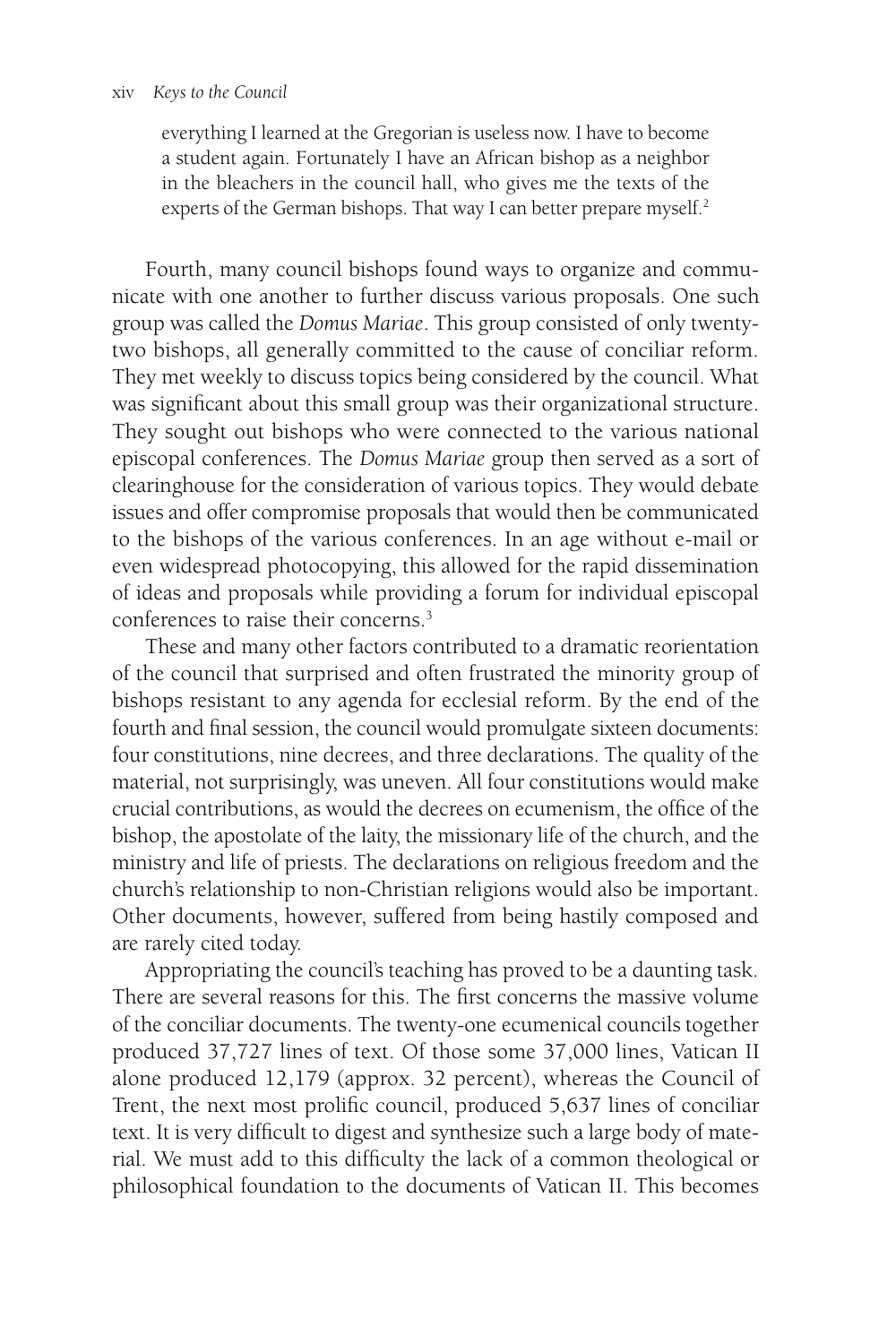clearer if we compare Vatican II to the previous two councils, Vatican I (1869–70) and the Council of Trent (1545–63). The documents of those two councils exhibit a relative conceptual precision, unambiguous definition of positions and unity of genre that cannot be found in the documents of Vatican II. Both Trent and Vatican I were grounded in a theological scholasticism that gave to each council a real, if limited, conceptual unity. By contrast, in Vatican II's texts we find biblical references alternating with historical expositions, analyses of contemporary issues, citations of previous councils (half

Scholasticism refers to a broadly conceived approach to theology that emerged in the Middle Ages with the rise of the medieval university. It presupposed a clear distinction between human reason and divine revelation and sought to use the categories of rhetoric and philosophy to bring a certain conceptual rigor to the exposition of the Christian faith. This task was made possible, in large part, by the medieval rediscovery of the texts of early Greek philosophers. Scholasticism is most often associated with the contributions of Peter Abelard, St. Anselm of Canterbury, St. Albert the Great, St. Thomas Aquinas, and St. Bonaventure.

of them from Trent and Vatican I), and references to papal texts (half were to the texts of Pius XII).

Yet another difficulty in grasping the council's teaching has to do with a pastoral judgment of Pope Paul VI. Early in his pontificate, Pope Paul expressed a concern that some of the teachings of the council might create harmful church divisions. Consequently, though the rules of the council allowed a document to be approved with a two-thirds majority, Pope Paul made it known that he wished the documents to be approved by a much more significant majority among the bishops. A cursory review of the final voting suggests that the pope got what he desired; no document was opposed in the final vote by more than a handful of bishops. But there was a price to be paid for this high level of unanimity. Significant compromises were made. When achieving full consensus was unlikely, the support of opposing sides of an issue was often secured by juxtaposing, sometimes in the same paragraph, alternative formulations. Of course, to some extent this kind of compromise is evident at every council. It is why conciliar documents should never be read as if they were systematic treatises. Indeed, anyone who has ever served on a committee to draft a common document like a mission statement is aware of this fact. Nevertheless, because of the uniquely transitional character of Vatican II, juxtaposition played a more prominent role than usual. The use of juxtaposition ultimately enabled passage of sixteen documents. It also made it possible, however, for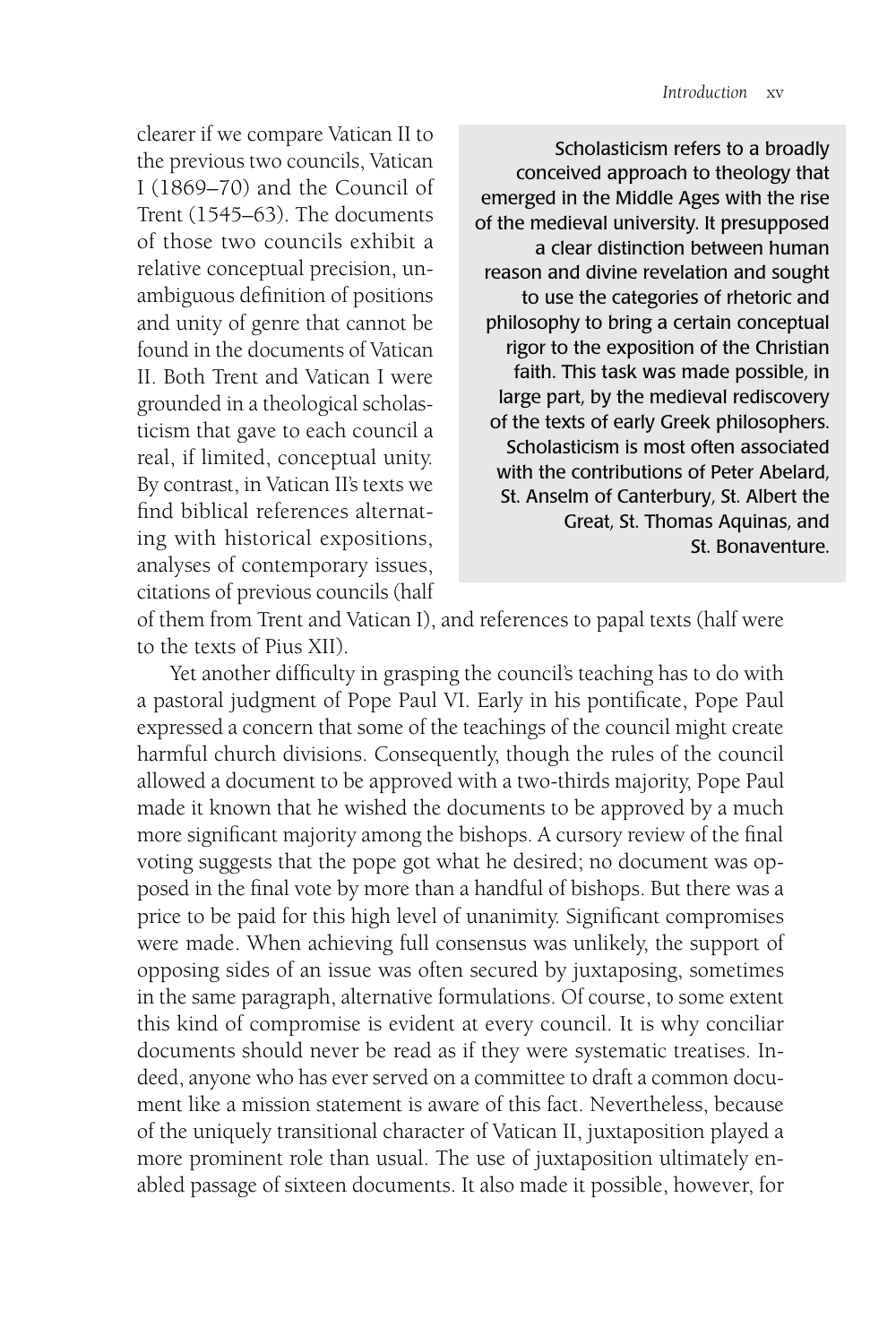various ideological camps to appeal to certain passages that appeared to support their particular ecclesiastical agenda while excluding other texts. Any responsible approach to interpreting the council documents has to be aware of the danger of the kind of proof-texting that biblical fundamentalists often employ. The best way to avoid this tendency is to follow a more comprehensive approach to the interpretation of the council documents.

Ormond Rush contends that an adequate interpretation of Vatican II must incorporate three complementary strategies. The first will focus on how the texts of the council developed over time.<sup>4</sup> The focus here is on discovering what the council bishops meant in a particular passage by looking at the history of the text itself. We will want to ask, for example, how a text or passage changed from the preparatory documents to its final form. We will want to look at the teaching of the church prior to the council and ask how this text received that teaching: What principles continued to be asserted? What changes were made? Where was there development? Notes from the conciliar commissions that drafted and revised the texts will be important in arriving at an adequate interpretation of a text, as will the various speeches and debates that transpired during the council. An excellent example of this can be found in the voluminous scholarly literature that is dedicated to *Lumen Gentium* 8 and its teaching that the church of Jesus Christ *subsists in* the Roman Catholic Church. Numerous studies have focused on the use of the term "subsists" and have tried to discern the meaning of this word, in the council's intention, by carefully studying various council speeches and the notes from those who participated in the

"Hermeneutics" is the term for any theory of the interpretation of a text.

drafting of this text. Rush refers to this interpretive strategy as a "hermeneutics of the authors."

A second strategy will focus on the final form of a particular

text or passage.<sup>5</sup> Here, special attention will be given to the genre of the text and the rhetorical style that is being employed. An excellent example of this can be found in the work of the Jesuit church historian John O'Malley. O'Malley has argued that one of the most overlooked features of the teaching of Vatican II is its distinctive rhetorical style.<sup>6</sup>

Most documents from prior councils fairly closely followed a more juridical or legal rhetorical style common to Roman law. We should remember that it was Emperor Constantine who actually convened the first Council of Nicea. Councils themselves were often viewed as judicial and legislative bodies that rendered judgments and issued decrees. Often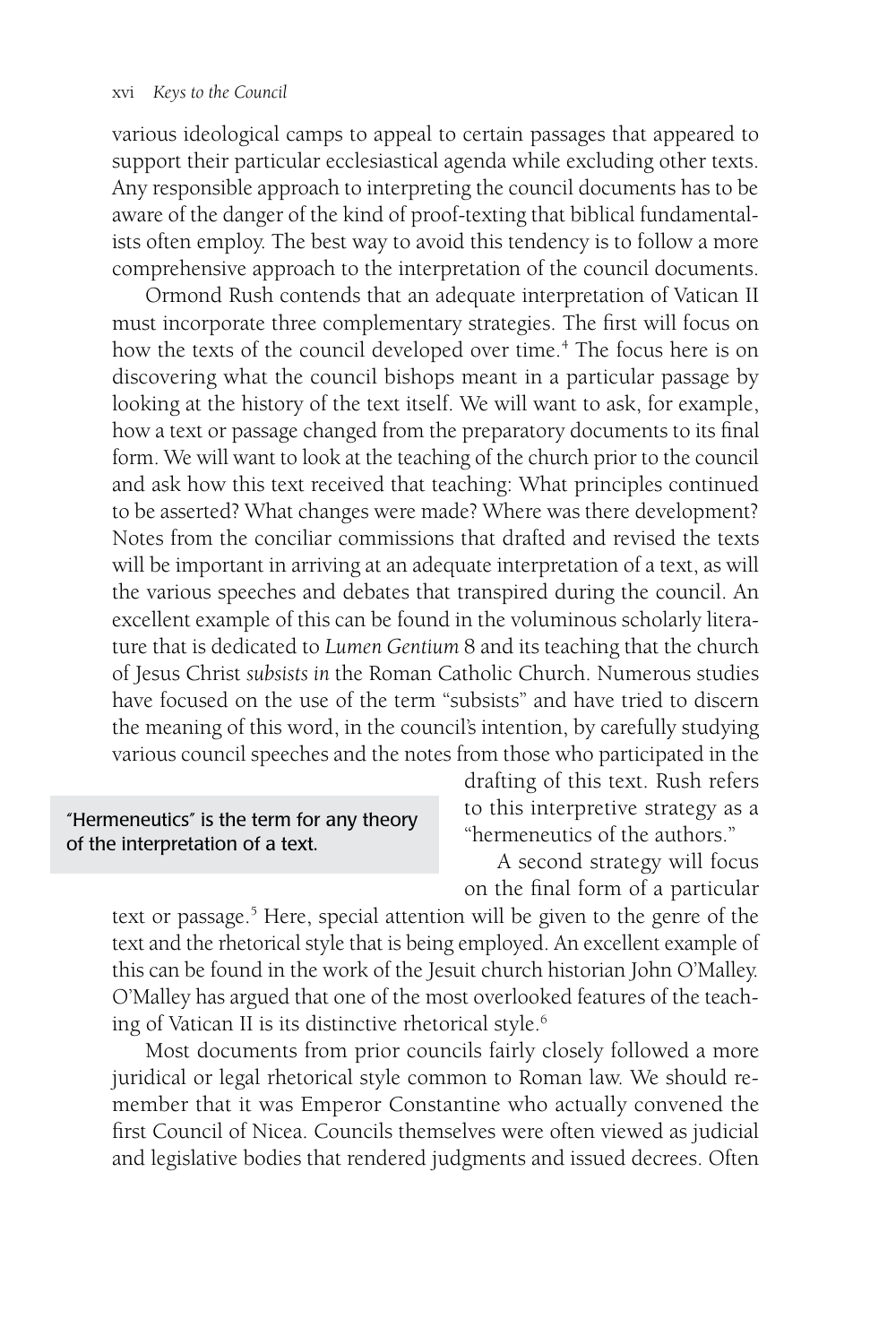included in these documents were penalties, known as canons, to be assigned to those who failed to comply.

For O'Malley, the most striking feature of Vatican II was its dramatic departure from this rhetorical style. Vatican II employed a literary genre taken from the ancient rhetorical tradition known as the epideictic genre, also known as "panegyric." According to O'Malley, a panegyric "is the painting of an idealized portrait in order to excite admiration and appropriation."7 The key idea here is that this genre seeks to *persuade* the reader toward the emulation of an ideal. This new rhetorical approach is reflected in the council's distinctive terminology. In place of the harsh language of condemnations and penalties, the council makes considerable use of "horizontal" terms like "brothers and sisters," "people of God," "the priesthood of all believers," and "collegiality." O'Malley also notes the use of "terms of reciprocity" like "cooperation," "partnership," and "collaboration."<sup>8</sup> Third, he finds "humility-words" like "pilgrim" and "servant." Finally, he identifies "interiority words" like "charism," "conscience," and "joy and hope, grief and anguish." In O'Malley's view, attending to this linguistic shift is essential for arriving at an adequate appreciation of what the council was trying to communicate in its documents. What we encounter in these linguistic changes is nothing less than a new understanding of the church and a new way of communicating the Christian message.

Rush also considers within this second interpretive strategy (which he refers to as a "hermeneutics of texts") the need to attend carefully to the specific context of a passage, that is, how it fits in both the larger document in which it appears and how it relates to other conciliar texts. Here, one must ask, going back to the example of the *subsistit* passage, how the authentic meaning of this passage in *Lumen Gentium* 8 might be enriched and clarified by the Decree on Ecumenism (*Unitatis Redintegratio*) 3.

Finally, Rush claims that an adequate interpretation of the council's teaching must also look at what has happened in the almost five decades since the close of the council. How have people read the council's teaching? How has it been appropriated, developed, and/or reinterpreted in later church documents, canon law, church practices, and the lived faith of the church? This he refers to as a "hermeneutics of receivers."9

This slim volume cannot possibly provide a comprehensive interpretation of the council's teaching. Rather, our hope is to guide the reader into a direct engagement with the conciliar documents themselves. The difficulty is that the sheer volume of the council documents can overwhelm the reader. To address this problem we have identified twenty passages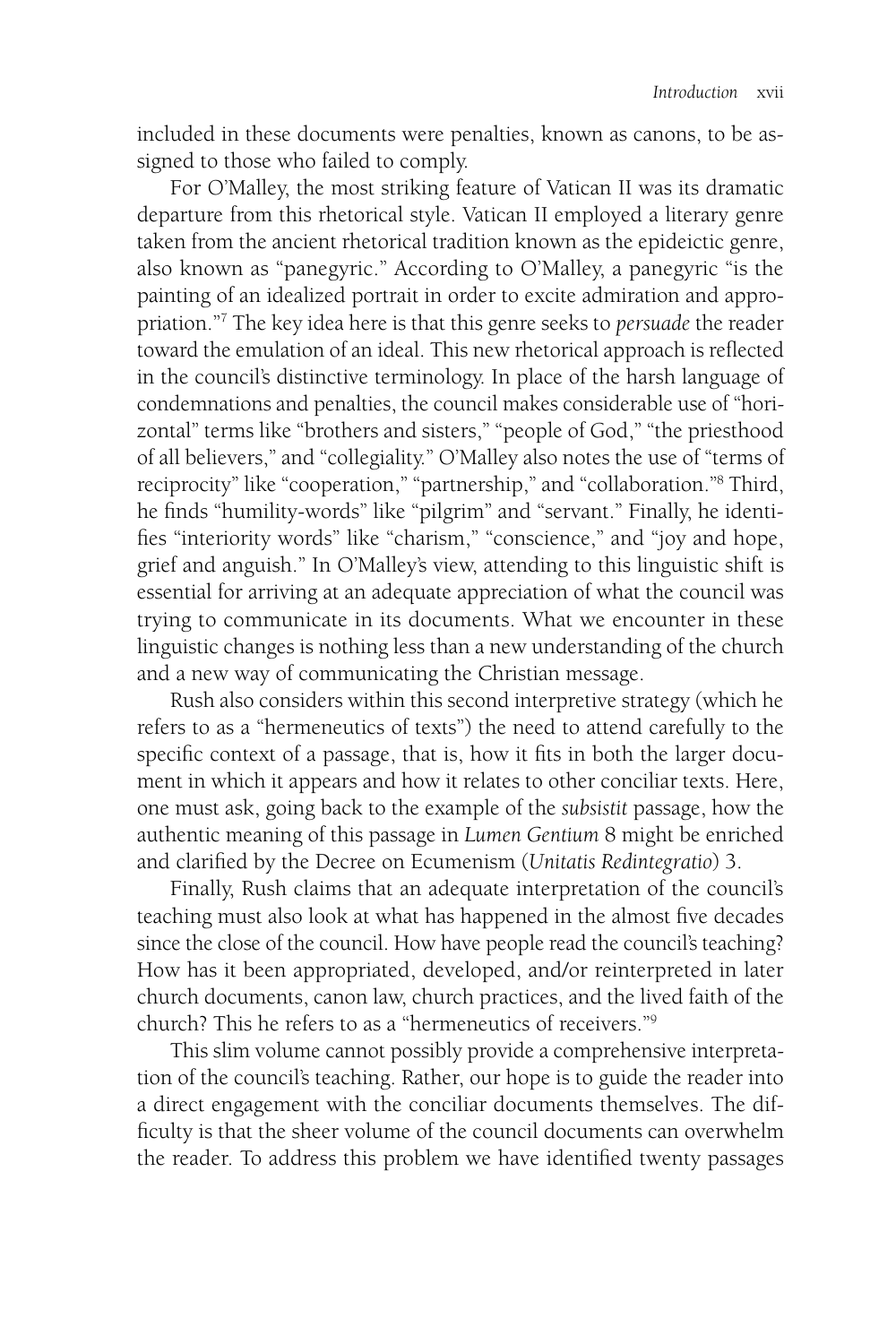from the council documents that we believe provide interpretive "keys." Drawing on the considerable scholarship on Vatican II, including the fruit of all three of the interpretive strategies we have discussed above, we have identified twenty passages that can lead the reader to a greater appreciation for the larger vision of the council. These passages provide, we believe, an important entry point into the council documents and a lens for comprehending the council's overall teaching.

As one might imagine, identifying these passages has not been easy. To be honest, the selection process began as a kind of "five books you would take on a desert island" exercise. The first list included forty passages! We were able to pare down that list to twenty, largely because we realized that many other related passages could be considered in the process of exploring each of the twenty we have chosen. Both of the authors of this volume are ecclesiologists by training, that is, we specialize in theological questions related to the nature and mission of the church. Our interest in the theology of the church has doubtless influenced the passages we have selected. For example, the council documents have some very important things to say about the church's moral teaching that we were unable to explore in any detail.

It is our hope that this volume will serve not as a substitute for the documents of Vatican II but rather as a helpful guide to lead the reader into a more informed study of the council documents themselves. A majority of Catholics alive today have no personal recollection of the church before Vatican II or even of the crucial period that immediately followed the council when many of the council's teachings were first being implemented. For many of the students we teach, Vatican II is simply the last of twenty-one different ecumenical councils with little more relevance to their lives than the Third Council of Constantinople. It is our hope that this volume will help to remedy this regrettable situation. We are convinced that Vatican II remains the most important event in Roman Catholic history since the Protestant Reformation. At a time in our church when much of the council's teaching is being minimized, dangerously reinterpreted, or altogether ignored, an authentic and informed understanding of the council is more important than ever. We hope that these "keys" to the council will unlock a vision of the church that remains both challenging and liberating, a vision capable of guiding our church in the decades to come.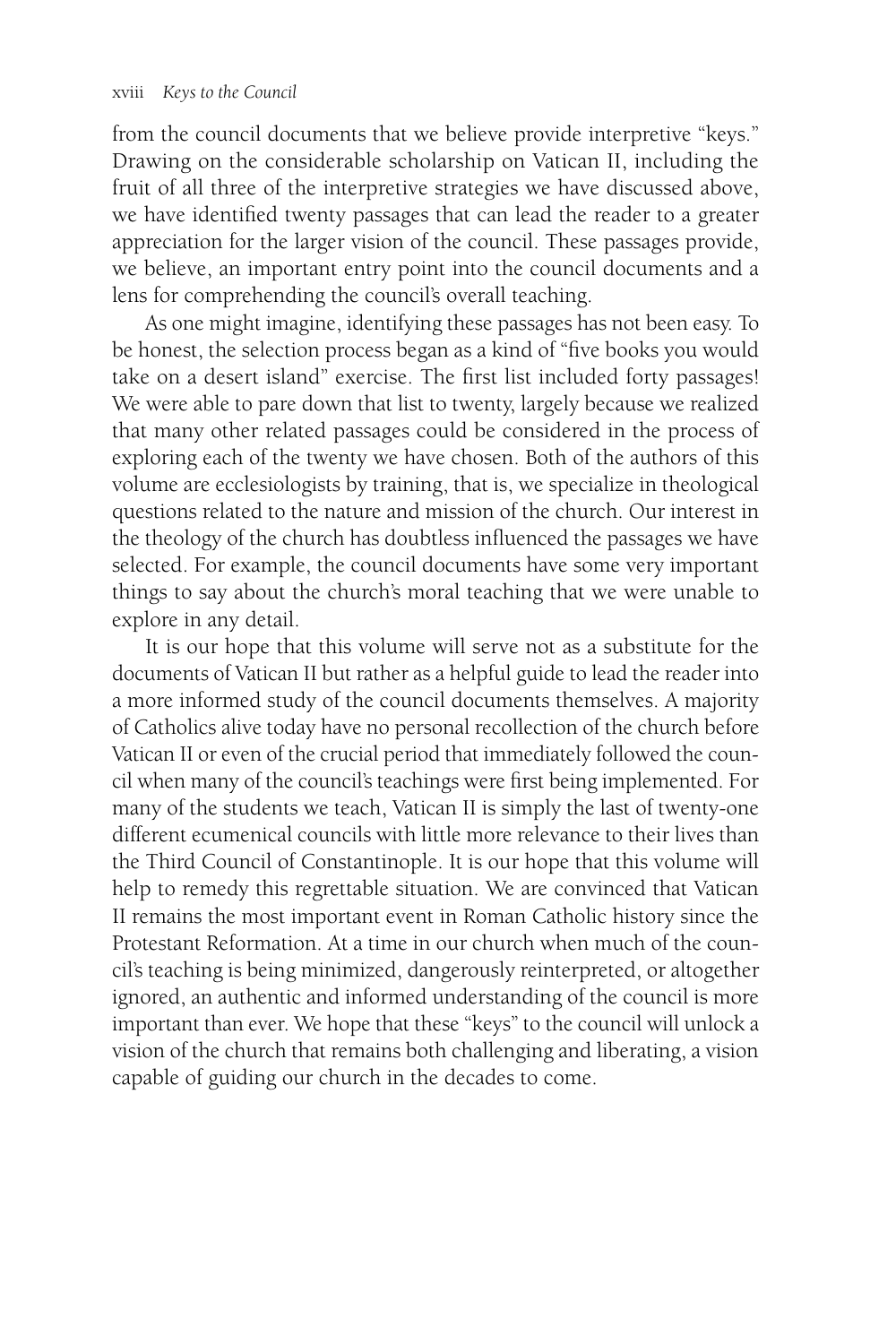#### Notes

1 Richard R. Gaillardetz, "What Can We Learn from Vatican II?," in *The Catholic Church in the 21st Century*, ed. Michael J. Himes (St. Louis: Liguori Publications, 2004), 80–95. 2

 Giancarlo Zizola, "He Answered Papal Summons to Journalism," *National Catholic Reporter* (October 4, 2002): 10.

3 A fascinating study of this group can be found in Melissa J. Wilde, *Vatican II: A Sociological Analysis of Religious Change* (Princeton: Princeton University Press, 2007).

4 Ormond Rush, *Still Interpreting Vatican II: Some Hermeneutical Principles* (New York: Paulist, 2004), 1–34.

5 Ibid., 35–51.

6 John W. O'Malley, *What Happened at Vatican II* (Cambridge: Belknap Press, 2008).

7 Ibid., 47.

8 Ibid., 49–50.

9 Rush, *Still Interpreting Vatican II*, 52–68.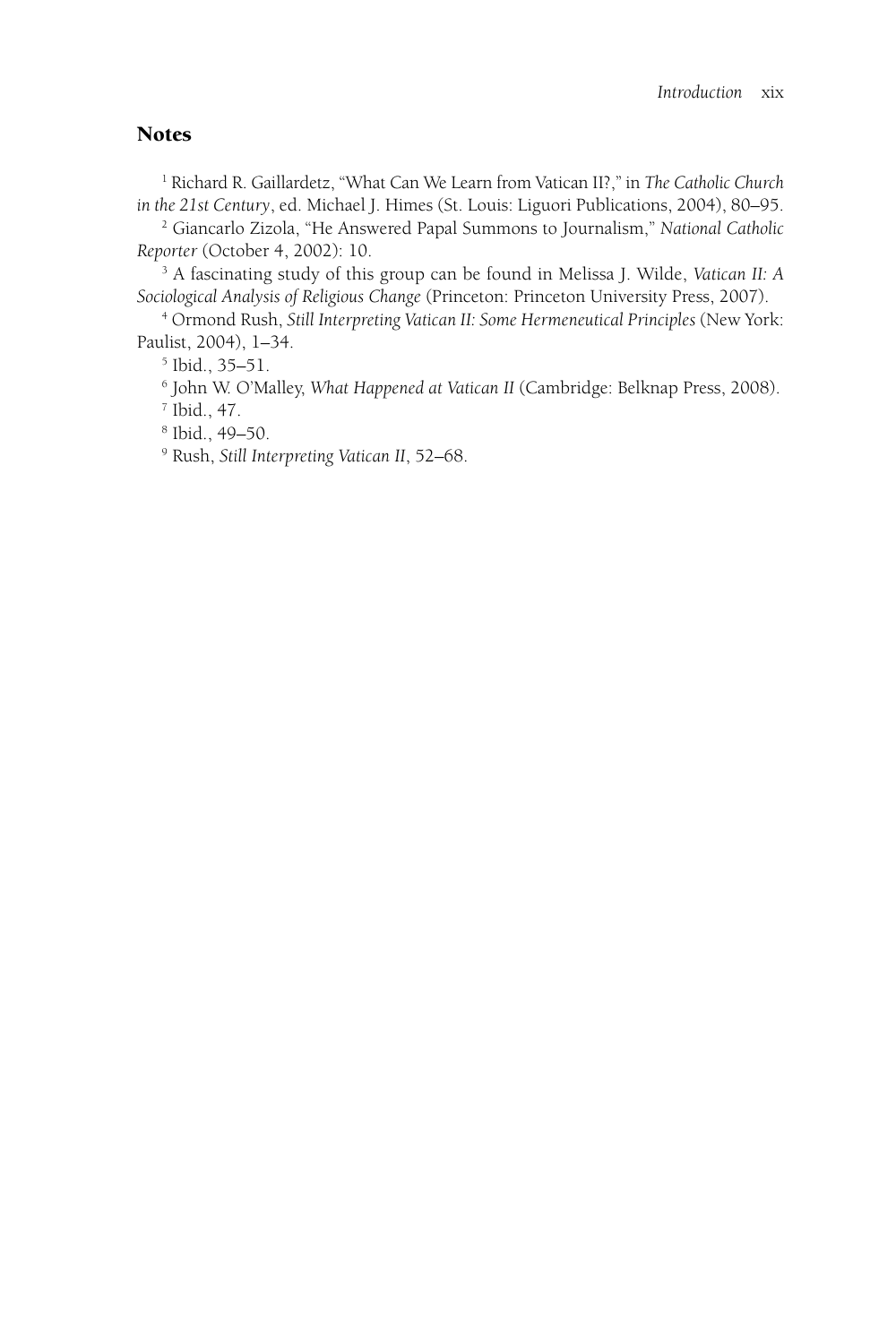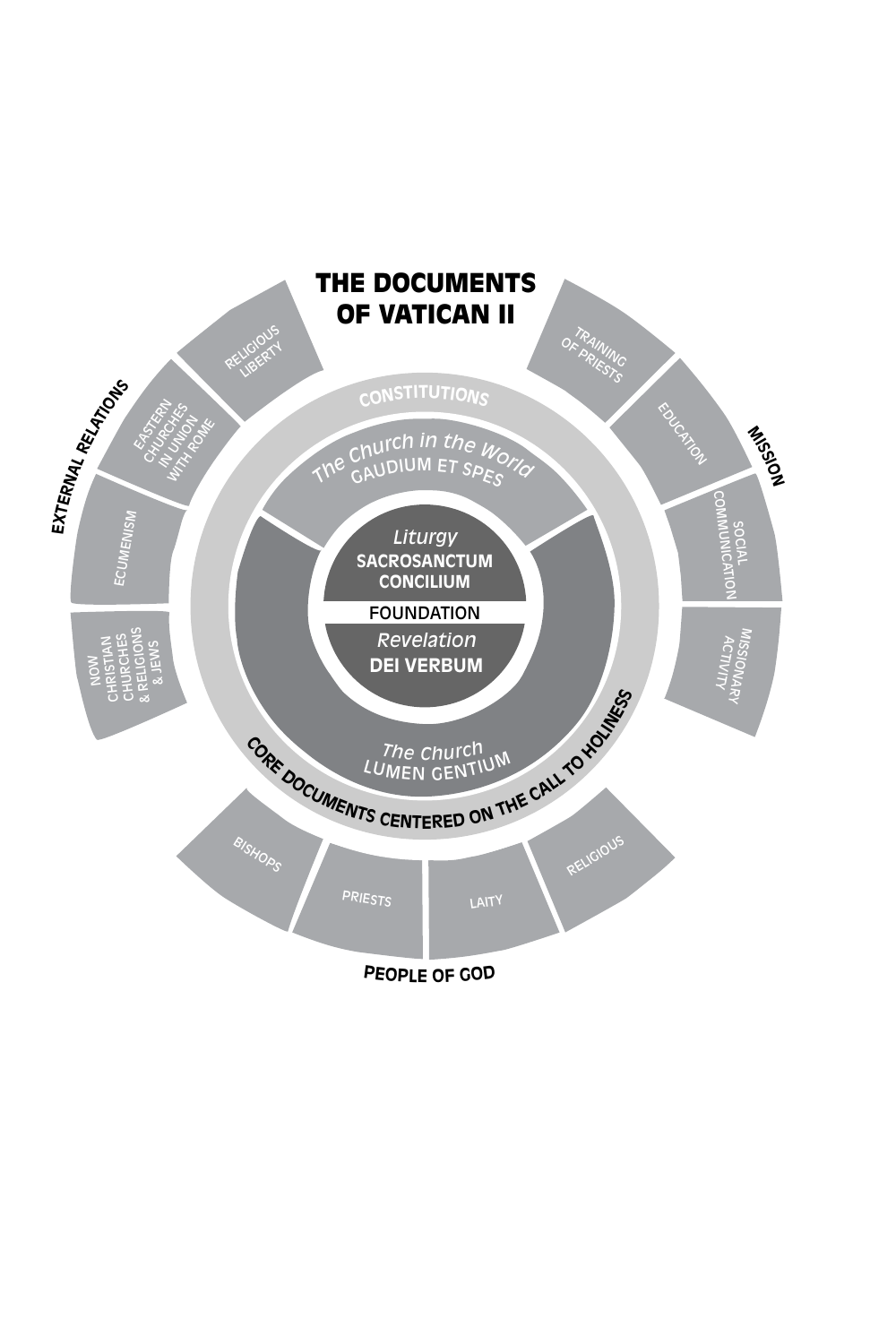## **Through Baptism We Are Implanted in the Paschal Mystery**

(*Sacrosanctum Concilium* 6)

*Just as Christ was sent by the Father so also he sent the apostles, filled with the Holy Spirit. This he did so that they might preach the Gospel to every creature (see Mk 16:15) and proclaim that the Son of God by his death and resurrection had freed us from the power of Satan (see Acts 26:18) and from death, and brought us into the Kingdom of his Father. But he also willed that the work of salvation which they preached they should enact through the sacrifice and sacraments around which the entire liturgical life revolves. Thus by Baptism men and women are implanted in the paschal mystery of Christ; they die with him, are buried with him, and rise with him.*

#### **Background**

All of Christian faith hinges on the death and resurrection of Christ. The centrality of the paschal mystery in the life and prayer of the church is an important key to understanding the liturgical renewal proposed by the Second Vatican Council. This same insight informs the council's reflections on the sacraments, the life of holiness, the vocation of humanity, and the mission of the church in the world. For Catholics who lived through the period during and immediately following the Second Vatican Coun-

cil, the changes brought about in the liturgy—the prayer of the church—were perhaps the most visible and immediate expression of the reforms the council effected. The Constitution on the Sacred Liturgy (*Sacrosanctum Concilium* [SC]) was the first major docu-

Liturgy: The public worship of the church, from the Greek, *leitourgía*, which means, literally, "the work of the people." The liturgy is the ritual activity of the community, as distinguished from private prayer or pious practices.

ment debated during the council and one of the first to be promulgated at the end of the council's second session, on December 4, 1963. It was received more readily than some of the other draft documents presented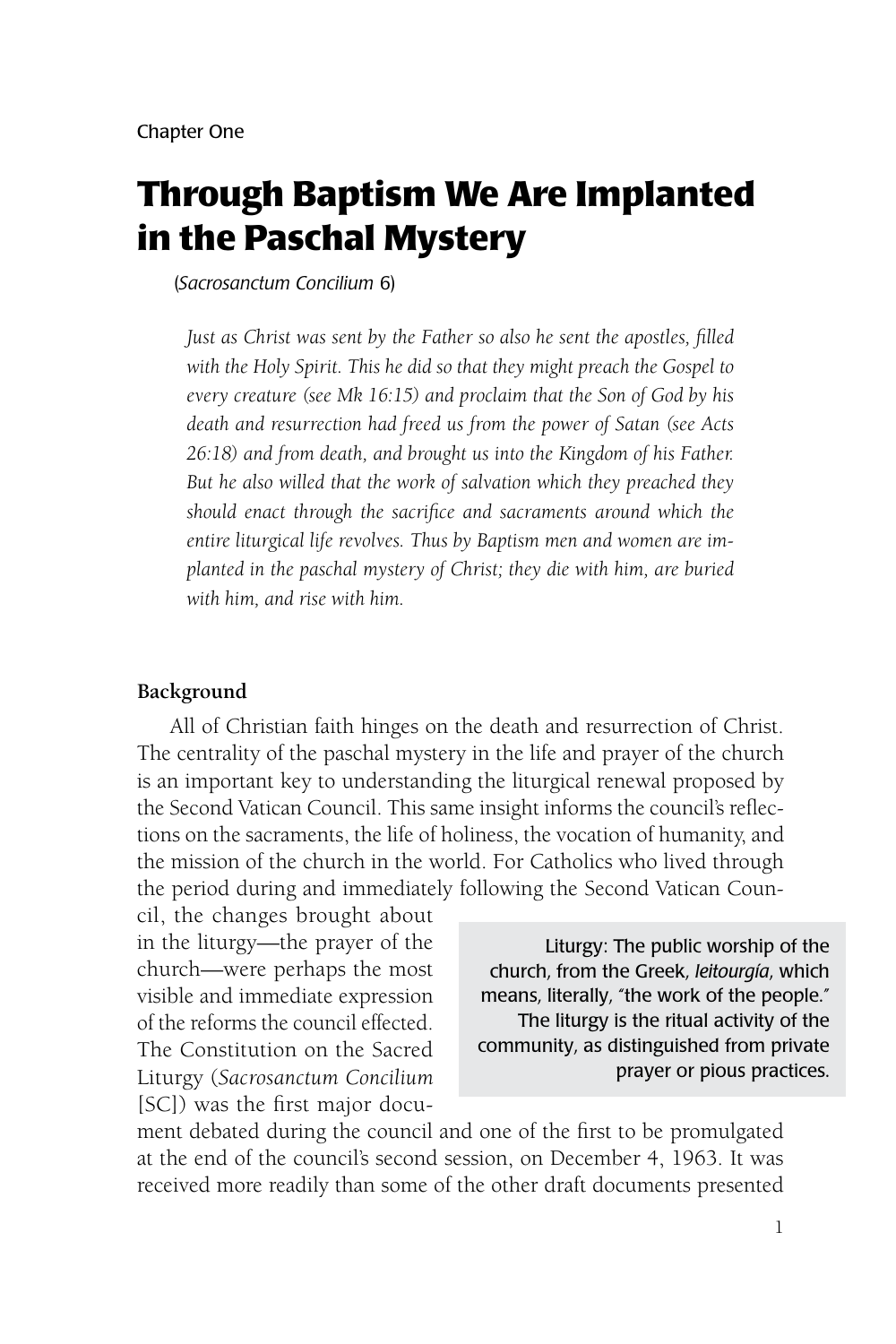#### 2 *Keys to the Council*

to the bishops at the council, as it embodied more than others the direction laid out for the work of the council by Pope John XXIII: to bring the life of the church up to date (*aggiornamento*) while remaining faithful to the tradition. The Constitution on the Sacred Liturgy was the product of a protracted effort on the part of liturgists and other scholars to return to the ancient sources and, at the same time, to update and renew the pastoral dimension of the liturgy.

For over a century, a movement of liturgical renewal had been stirring in the church, especially in Germany and France. This movement was nourished by a renewed attention to Scripture, to early Christian writings,

Liturgy of the Hours: Hymns and prayers organized around the daily recitation of the psalms, especially at Morning and Evening Prayer. This prayer of the whole church is also known as the Divine Office or the Breviary. The celebration of the liturgy at various intervals throughout the day contributes to the sanctification of time. This very ancient form of the church's prayer was clericalized and began to be recited in private in the Middle Ages when its daily recitation was required of all clergy. The Second Vatican Council encourages a recovery of the communal celebration of the Hours so as to include the laity, especially in the office of Evening Prayer, on Sundays and solemn feasts (SC 100).

Triduum: The period of three high holy days in the liturgical year that are marked by one continuous celebration of prayer in three "acts": Holy Thursday, Good Friday, and Easter Sunday.

to the history of the early church, and to the renewal of monastic life and prayer. Its twentiethcentury expression received its orientation from the Benedictine Dom Lambert Beauduin during a congress of lay Catholics in Malines, Belgium, in 1909. In 1940, the German bishops' conference established a study group to explore the renewal of the liturgy, and in 1943 the influential Centre National de Pastorale Liturgique (National Center for Pastoral Liturgy) was founded in Paris. Pope Pius XII undertook a series of initiatives that prepared the way for the more substantial reform that would follow at Vatican II. His 1947 encyclical letter, *Mediator Dei*, spoke in favor of liturgical renewal. During the pontificate of Pius XII, a new translation of the psalms was produced for use in a revised edition of the Liturgy of the Hours. From 1951 to 1956

the rites of the Easter Triduum were reformed, in particular, restoring the observance of the Easter Vigil on Holy Saturday night. Efforts were made to simplify rubrics and to update the calendar of feast days. Rules were relaxed for fasting before Mass, for the use of hymnody, and for some use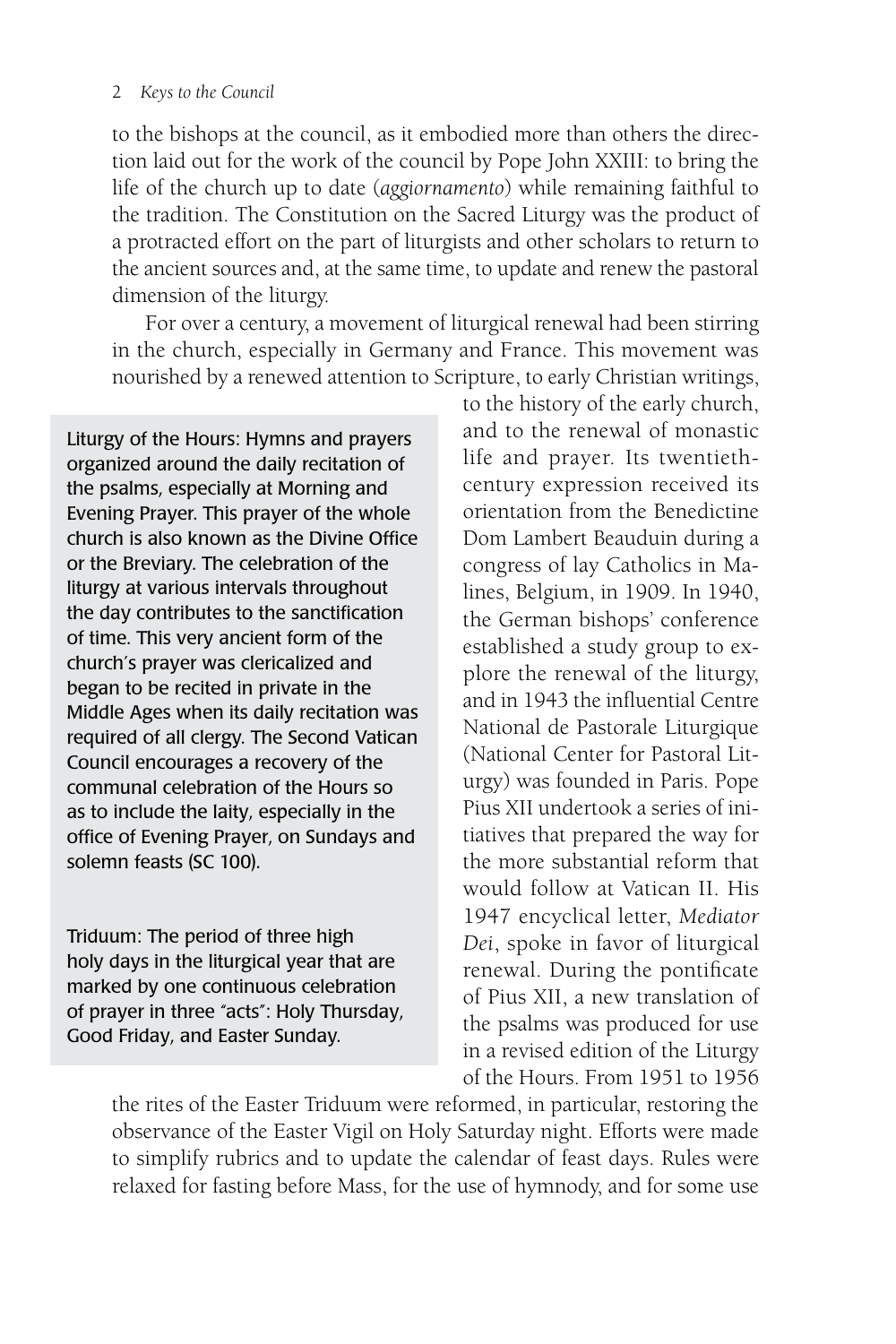of the vernacular, and experiments were authorized for the use of a more "dialogical" form of the liturgy.

Many protagonists of the liturgical renewal were named as members and consultants to the Preparatory Commission on Sacred Liturgy in the fall of 1960. They worked during the preparatory phase of the council to prepare the draft text that was presented to the bishops in October 1962. The Constitution on the Sacred Liturgy did not claim to be an exhaustive reflection on the prayer of the church. Rather, it sought to lay out a number of general norms and principles to be followed in a subsequent reform of the rites of the church—a task that would be carried out in the years that immediately followed the council.<sup>1</sup> The constitution opens with the recognition of the council's intention "to adapt more closely to the needs of our age those institutions which are subject to change" and recognizes "cogent reasons for undertaking the reform and promotion of the liturgy"  $(SC\ 1)<sup>2</sup>$  The relatively quick passage through the process of drafting, conciliar debate, and voting is an indication that the Constitution on the Sacred Liturgy was the fruit of a long process of maturation reaching back into the preceding century.

#### **The Centrality of the Paschal Mystery in the Prayer of the Church**

The first chapter of the Constitution on the Sacred Liturgy is a reflection on the nature of the liturgy and its importance in the life of the church. At the center of the church's prayer we find the heart of our faith, the

source of our salvation, in the paschal mystery of Christ. The term "paschal" comes from the Greek *pascha*, which is, in turn, a translation of the Hebrew *pesach*, or Passover. In the feast of Passover the people of Israel recall the moment of salvation when they were set free from bondage in Egypt, thanks to God's intervention. Just as the blood of the Passover lamb protected the Jewish people from death, and the ritual eating of the

Mystery: From the Greek term *musterion*, applied to Christ in the New Testament (Col 4:3). It refers literally to a reality that is hidden, veiled, beyond the complete grasp of human comprehension. God is utterly mysterious and incomprehensible yet freely discloses God's self to us through the humanity of Jesus Christ. In the early church the term "mystery" was also applied to the sacraments, visible signs that manifest the action of God.

lamb was for them a remembrance of Israel's passage from slavery into the freedom of the Promised Land (Exod 12:1-50), for the earliest Christians, Christ was the sign of a new Passover. In his first letter to the Corinthians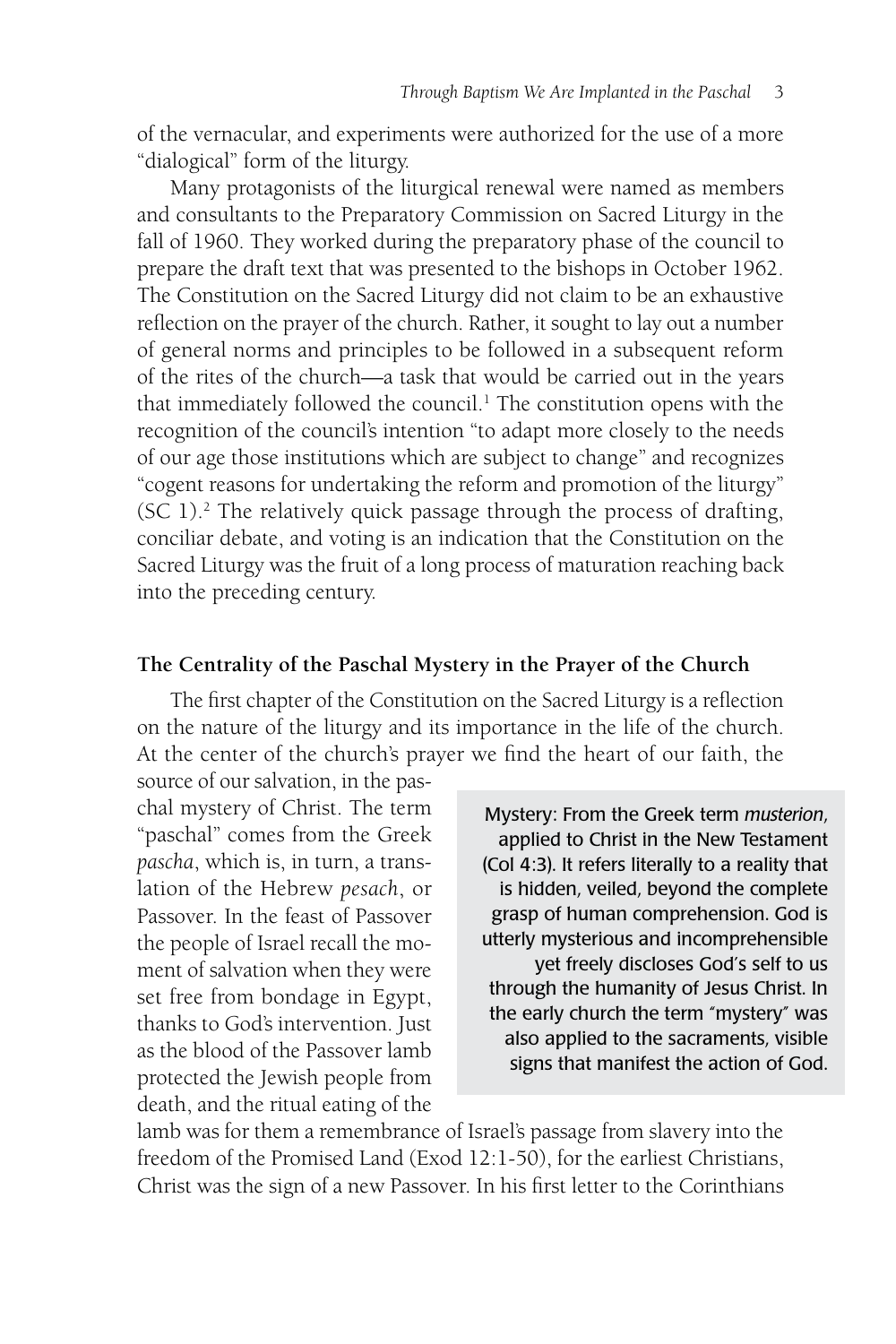#### 4 *Keys to the Council*

St. Paul writes, "our paschal lamb, Christ, has been sacrificed" (1 Cor 5:7). John's gospel draws a clear parallel between the liberation of Israel and the redemptive death of Christ by suggesting that Jesus was crucified at the very hour when the paschal lambs were being slaughtered in the temple for the Passover feast (John 19:31).

The paschal mystery refers to the mystery of God's saving work in the history of the world. To accomplish our redemption, God sent God's Son, who became incarnate in the human nature of Jesus of Nazareth—the longexpected Messiah, or Christ. Through Jesus' life, teaching, and ministry, and especially in his death and resurrection, the depth of God's love for humankind is revealed. For every Christian, the meaning of human history is manifested in this act of divine self-giving. Through his cross, Christ establishes a new covenant between God and humankind. It is through his passing through death to resurrection that we are freed from sin and death and born to new life. While Christ has died and is risen once and for all (Heb 9:25-26), the unrepeatable gift of his total self-giving on Calvary—the mystery of his love—is at work in our lives in and through the prayer of the church. It is manifested in our lives whenever we choose not to live for ourselves but to turn away from our inclinations to self-centeredness in order to love and serve others. In the liturgy, the council affirms, "'the work of our redemption takes place,' . . . enabling the faithful to express in their lives and portray to others the mystery of Christ and the real nature of the true church" (SC 2).

#### **Sharing in the Paschal Mystery through the Sacraments**

Our sharing in the mystery of Christ's death and resurrection begins from the moment of baptism. The prayers of the initiation rite draw clear parallels between the waters of baptism and the symbol of water in the great moments of salvation history, beginning from the dawn of creation:

In baptism we use your gift of water, which you have made a rich symbol of the grace you give us in this sacrament. At the very dawn of creation your Spirit breathed on the waters, making them the wellspring of all holiness. The waters of the great flood you made a sign of the waters of baptism that make an end of sin and a new beginning of goodness.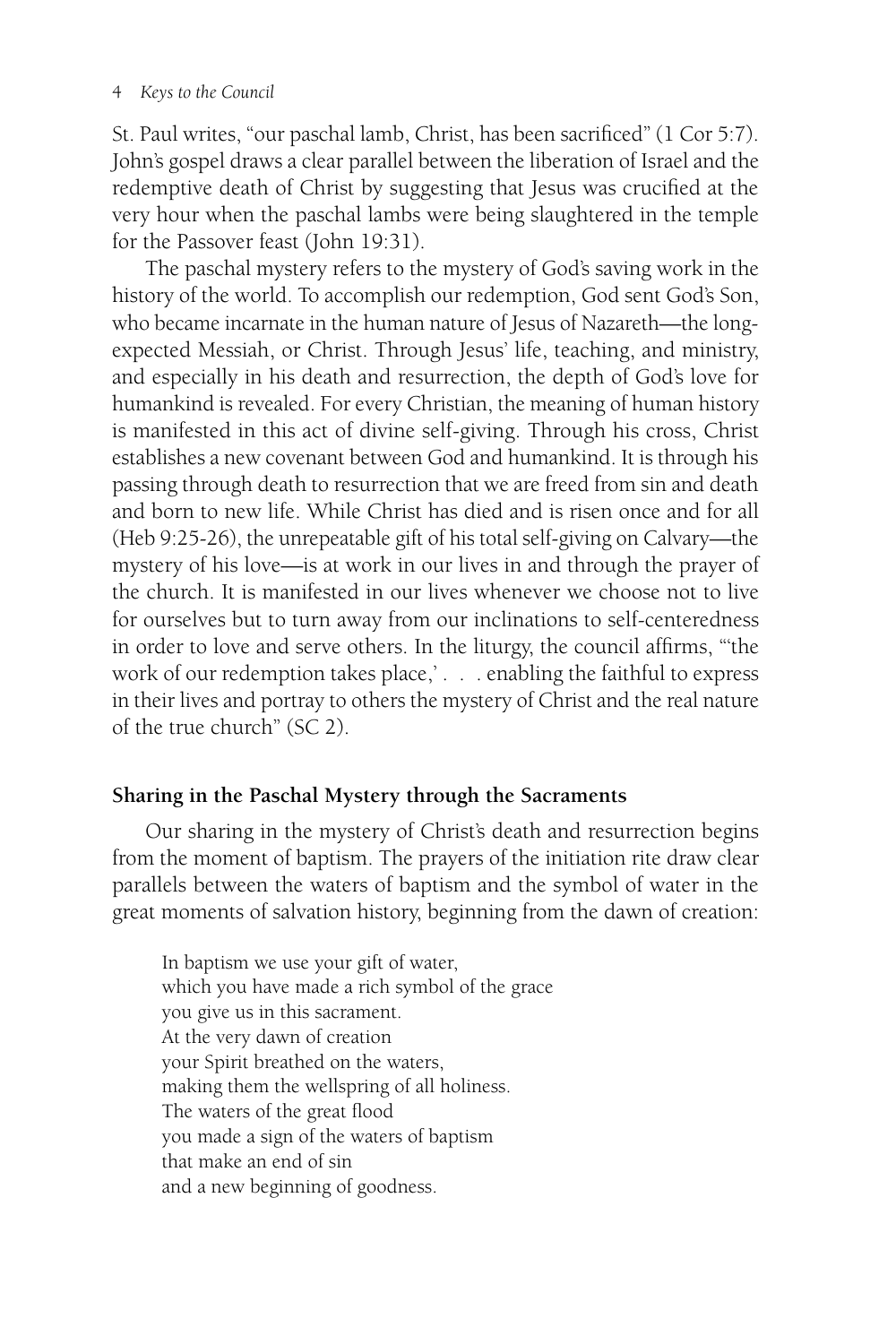Through the waters of the Red Sea you led Israel out of slavery to be an image of God's holy people, set free from sin by baptism. In the waters of the Jordan your Son was baptized by John and anointed with the Spirit. Your Son willed that water and blood should flow from his side as he hung upon the cross.3

The evocative image of the water and blood flowing from the side of Christ is an image of our rebirth through his death and resurrection. It symbolizes, as well, the water of baptism and the Blood of Christ that we receive in the sacrament of the Eucharist.

The mystery of God's self-gift to us in Christ continues to work in and through the sacramental life of the church. As the council teaches, "the liturgy of the sacraments and sacramentals sanctifies almost every event of their lives with the divine grace which flows from the paschal mystery of the passion, death and resurrection of Christ. From this source

all the sacraments and sacramentals draw their power" (SC 61). In the sacraments we encounter the person of Christ whose loving self-gift, when we are properly disposed and open to receive it, transforms and draws us into the pattern of his self-giving.

It is especially in the Sunday Eucharist, the memorial of the death and resurrection of Christ, that we celebrate the paschal mystery. The council recalls that this weekly celebration of the Lord's Day is "the original feast day" of Christians. Indeed, every Sunday is a "little Easter," recalling the

Sacramentals: Sacred signs authorized for use by the church that bring about some spiritual effect or occasion a personal encounter with the grace of Christ, apart from the seven liturgical signs of the church that have been designated as "sacraments." Examples include holy water, the sign of the cross, ashes, the rings exchanged by spouses to symbolize their marriage vows, or blessings. The Constitution on the Sacred Liturgy observes, "There is scarcely any proper use of material things which cannot . . . be directed toward people's sanctification and the praise of God" (SC 61).

central mystery of our faith in the risen Christ. In each celebration of the Eucharist the faithful gather to renew their baptismal commitment, "so that, by hearing the word of God and taking part in the Eucharist, they may commemorate the suffering, resurrection, and glory of the Lord Jesus, giving thanks to God who 'has given us a new birth into a living hope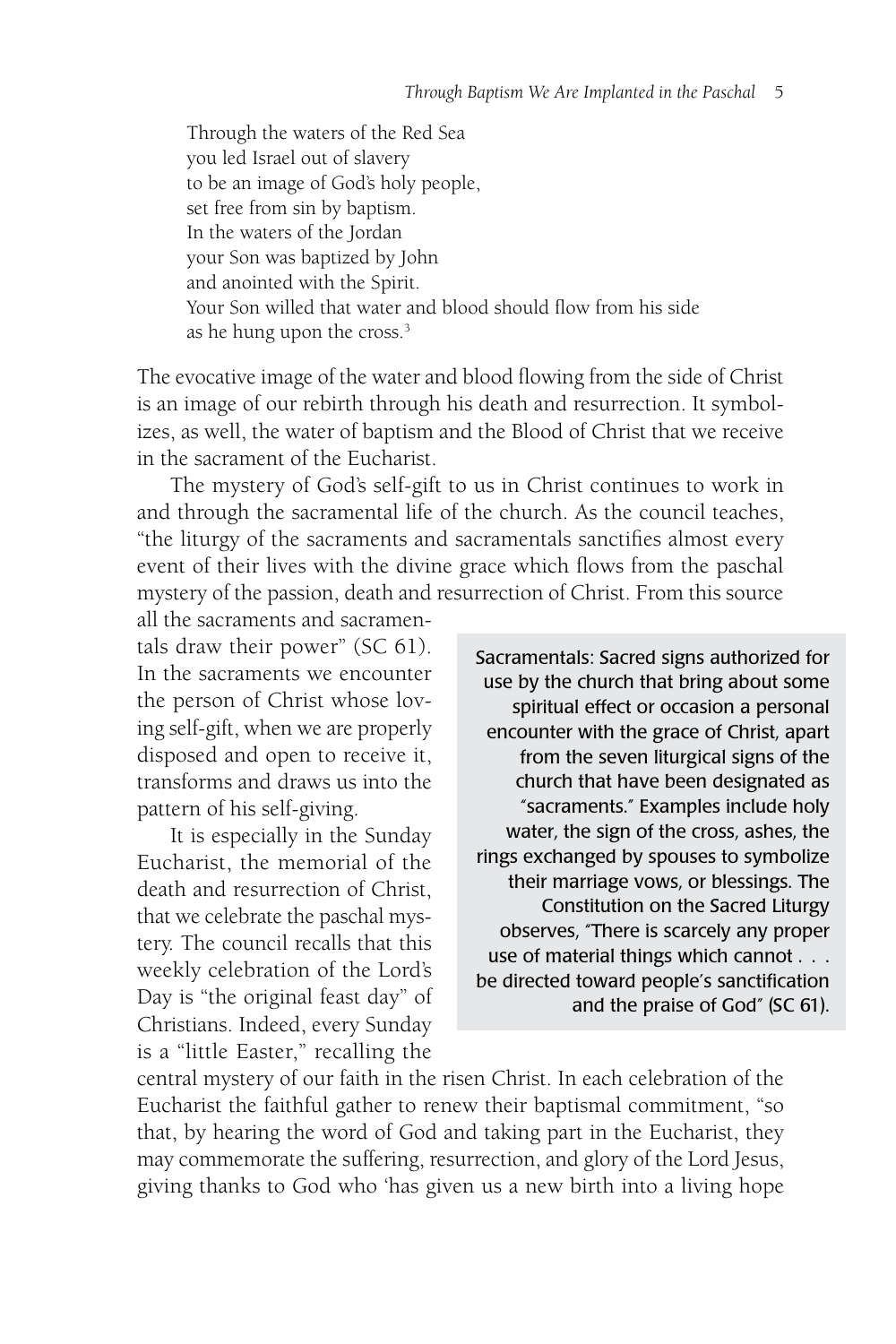#### 6 *Keys to the Council*

through the resurrection of Jesus Christ from the dead' (1 Pet 1:3)" (SC 106). In the Eucharist we join in the church's great prayer of thanksgiving for the gift of God's own self revealed to us in Jesus. In the eucharistic prayer we join the gift of our own lives to his sacrifice, in a response of gratitude. Through the sacramental signs of bread and wine we receive his body and blood—gifts that symbolize his life poured out for us—food and drink to nourish us on life's journey, where each day we are called to make an offering of our lives for others. In this ritual prayer of the church we are schooled in the most fundamental attitudes and habits needed for Christian living. The pedagogy of the paschal mystery comes to shape the logic of our daily lives.

#### **The Paschal Character of the Liturgical Year**

The Second Vatican Council sought to restore the "paschal character" of the Sunday liturgy and, indeed, of the entire liturgical year.<sup>4</sup> The celebration of memorials for saints and martyrs, which had accumulated through the centuries in the liturgical calendar, was no longer to obscure or take precedence over the Sunday memorial of Christ's death and resurrection (SC 111). As a result, the calendar of Sunday celebrations throughout the liturgical year and the revised Sunday Lectionary were ordered in such a way as to mark the mysteries of Christ's life and ministry throughout the year (SC 107), with the high point centered on the Easter Triduum, the "most solemn of all feasts" (SC 102). The commemoration of saints' days, then, was resituated in a proper relationship to the mysteries of our redemption that orient the liturgical seasons, inasmuch as the saints themselves point toward Christ, who alone is the source of saving grace: "[T]he church proclaims the paschal mystery in the saints who have suffered and been glorified with Christ" (SC 104). We honor and venerate the saints in the prayer of the church to the extent that their lives of holiness are an icon or image pointing toward Christ's own self-giving love. Their example inspires us in our own path to holiness.

The paschal character of the season of Lent, in particular, has been restored so that we mark it as a time to repent and deepen our baptismal covenant, which is properly renewed when we reaffirm our baptismal promises in the Easter liturgy. The restoration of the corporate dimension of penance on the Sundays of Lent and of the liturgical rites for catechumens (*Ad Gentes Divinitus* [AG] 14)—those who will be baptized into the faith on Easter night—help us to see the entire Lenten season as a journey toward the celebration of our redemption in the Triduum. Notably, it is through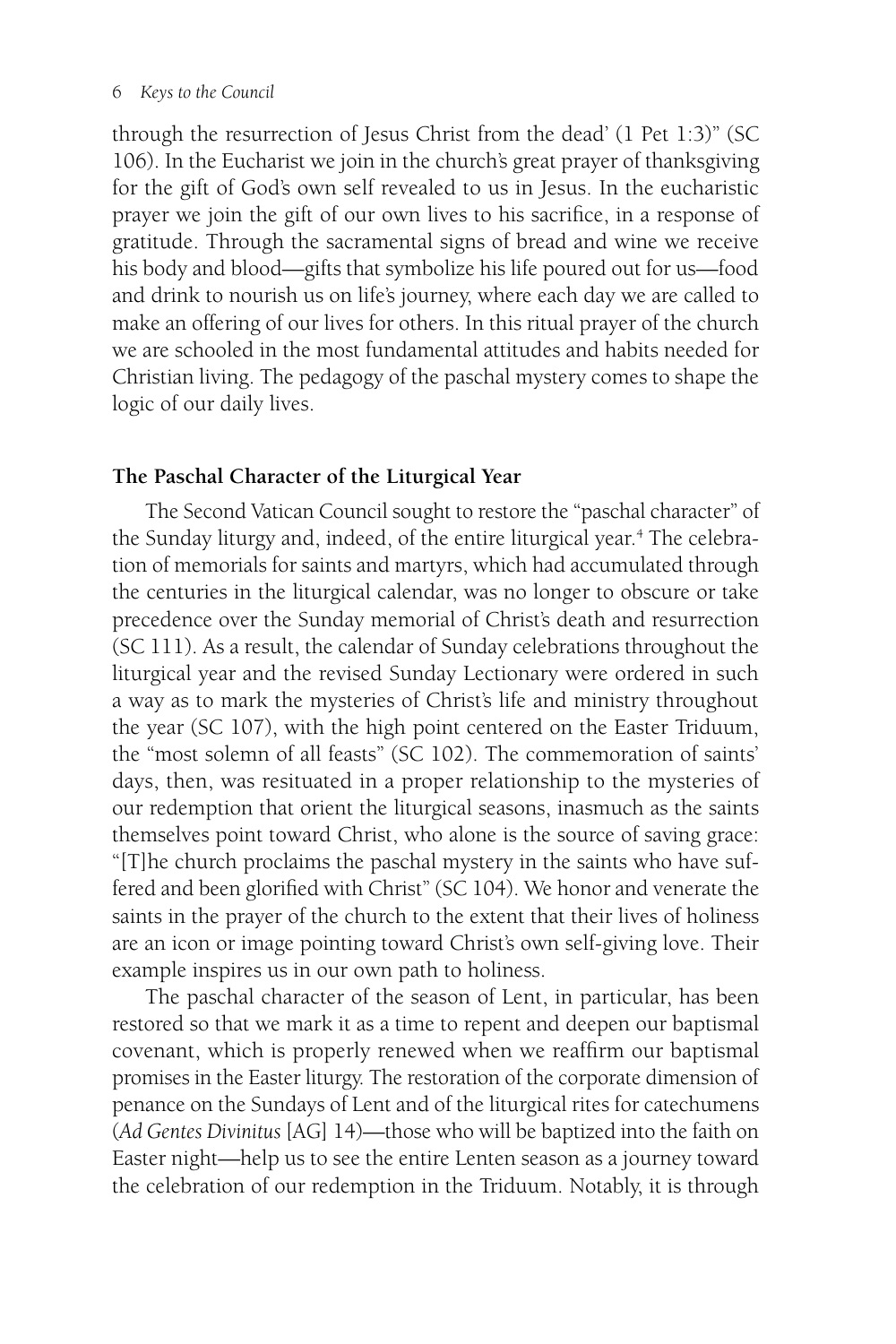the liturgy itself, in the proclamation of the Word and the commemoration of the mysteries of salvation throughout the year, in particular through the season of Lent, that catechumens are to prepare for baptism:

The catechumens should be properly initiated into the mystery of salvation and the practice of the evangelical virtues, and they should be introduced into the life of faith, liturgy, and charity of the people of God by successive sacred rites. . . .

 It is desirable that the liturgy of Lent and Paschal time should be restored in such a way that it will serve to prepare the hearts of the catechumens for the celebration of the Paschal Mystery, at whose solemn ceremonies they are reborn to Christ in baptism. (AG 14)

Through their attentive listening to the word of God and attending to the action of the liturgy, the lives of the catechumens are progressively transformed and converted until they become a living witness to the love of Christ. Through their baptism on Easter night, we celebrate the mystery of their rebirth and renew our own participation in the paschal mystery through the renewal of our baptismal promises.

#### **New Life and the Vocation of Humanity**

As Christians, we do not live as if this world were a kind of waiting room where we simply bide our time and place all our hope in the glory of a resurrection in the afterlife. If we take St. Paul at his word, our new life in the risen Christ has already begun: "Do you not know that all of us who have been baptized into Christ Jesus were baptized into his death? Therefore, we have been buried with him by baptism into death, so that, just as Christ was raised from the dead by the glory of the Father, so we too might walk in the newness of life" (Rom 6:3-4). Our resurrection is not something that we await beyond the moment of our physical death. Our new life has already begun. In baptism, we set aside our old self, the self that was "enslaved to sin" (Rom 6:6), and we are reborn. As Paul says, we must consider ourselves "dead to sin and alive to God in Christ Jesus" (Rom 6:11). Though we remain weak and sinful human beings, wounded by the consequences of sin in our lives, we know that sin, evil, and even death itself will not have the last word. While we await the fullness of the resurrection at the end of time, we already enjoy the firstfruits of that life here and now, as we respond to the invitation of Christ to share life in all its fullness. The redeeming love of God has been revealed to us in Christ, and, in and through the church, it continues to overturn the forces of sin in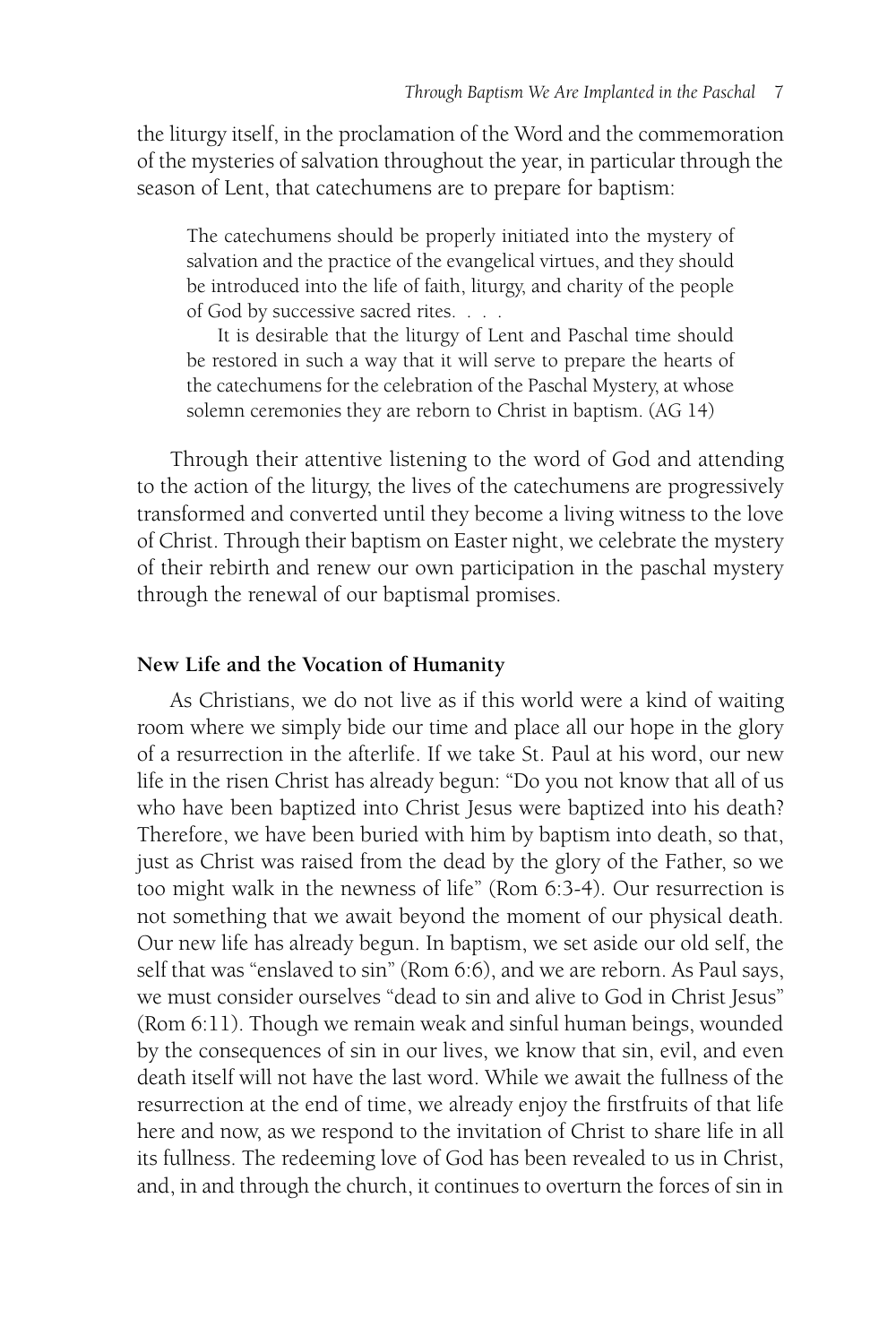human history each time we forgive, bring healing, and redress the effects of injustice in the world. The church is the community of the baptized, a community of redeemed sinners, a sign of humanity reconciled with God.

The centrality of the paschal mystery is reflected in the Second Vatican Council's understanding of God's design for all humanity. This vision is laid out most clearly in the council's Pastoral Constitution on the Church in the Modern World (*Gaudium et Spes* [GS]), especially in this text's development of a Christian anthropology, a vision of the new humanity established through Christ. Christ himself is the embodiment of that new humanity, the "new Adam" who reveals to us the love of God and in so doing "fully reveals humanity to itself and brings to light its very high calling" (GS 22). This Christ-centered view of human history is at the heart of the church's conviction regarding the unequivocal dignity of the human person. Because the divine Word has entered into human history and taken up our human nature in Jesus Christ, all of history is changed and all of humanity is raised up. Every human person enjoys the offer of God's gift revealed in Jesus (1 Tim 2:4). His death and resurrection have overcome all that separates us from God and from one another. A new creation has begun. Christ, the new Adam,

who is the "image of the invisible God" (Col 1:15), is himself the perfect man who has restored in the children of Adam that likeness to God which had been disfigured ever since the first sin. Human nature, by the very fact that it was assumed, not absorbed, in him, has been raised in us also to a dignity beyond compare. For, by his incarnation, he, the Son of God, has in a certain way united himself with each individual. . . . [H]e has truly been made one of us, like to us in all things except sin.

 As an innocent lamb he merited life for us by his blood which he freely shed. In him God reconciled us to himself and to one another. (GS 22)

Jesus invites his disciples to follow in his footsteps, to wash one another's feet (John 13:1-15), and to lay down their lives for one another in loving service (John 10:11-18). He calls us to reproduce the pattern of his dying and rising in our own lives, to pour out our lives for others. According to the Pastoral Constitution on the Church in the Modern World, this high calling is not reserved to Christians. It applies to "all people of good will in whose hearts grace is active invisibly" (GS 22). The vocation of humanity will be realized only when all people learn to live together in self-transcending love. All of humanity is called to share in the outpouring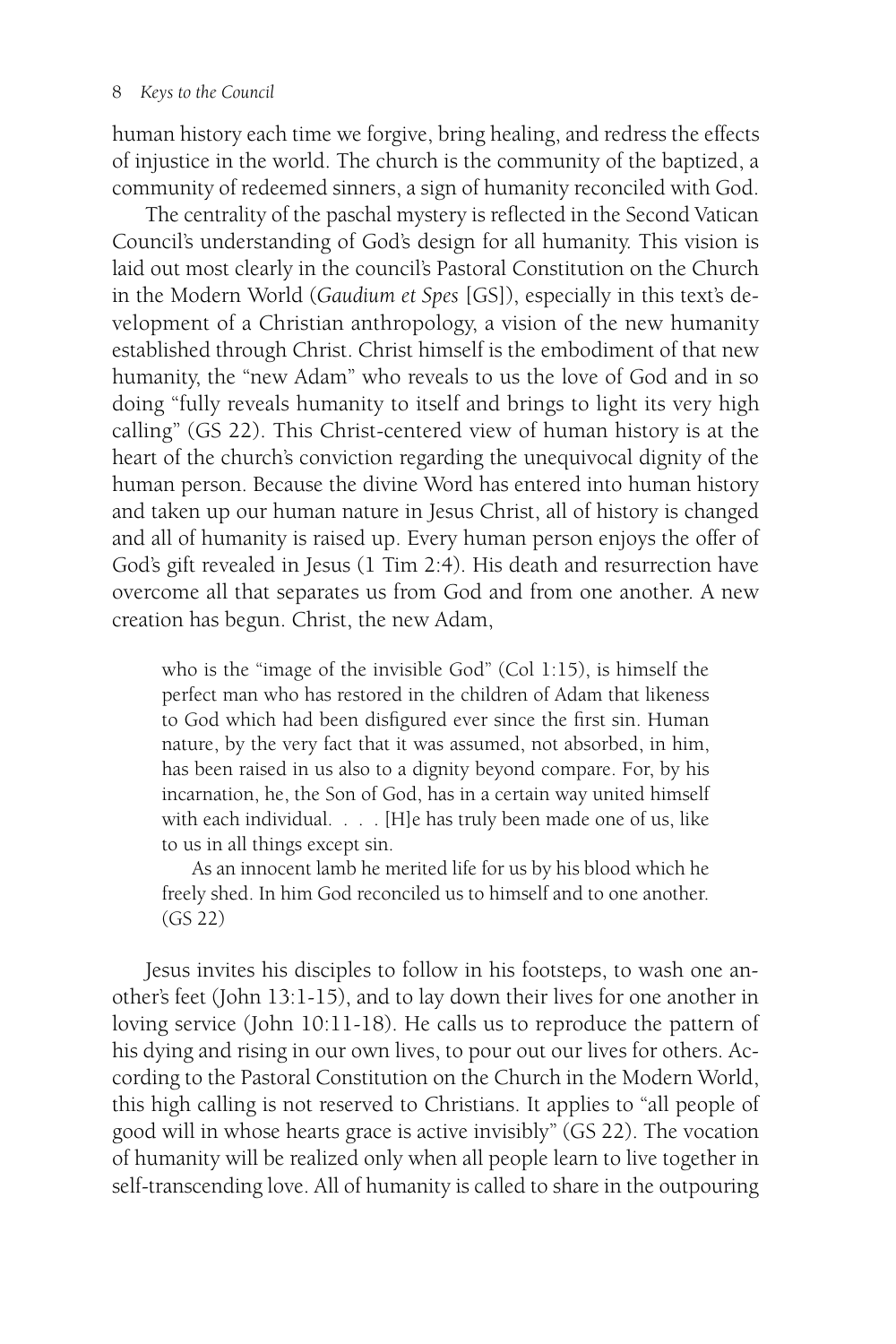of divine love. By reproducing the pattern of the paschal mystery in our lives, we bring about God's plan for all the world: "For since Christ died for everyone, and since all are in fact called to one and the same destiny, which is divine, we must hold that the holy Spirit offers to all the possibility of being made partners, in a way known to God, in the paschal mystery" (GS 22).

#### **Sharing in the Divine Life**

All are called to become participants and sharers in the divine life. This mystery is expressed sacramentally in baptism where we are incorporated into Christ and drawn into the exchange of self-giving love among the three Divine Persons of the Trinity. This mutual exchange of love and of life is the gift that we call grace. Karl Rahner spoke of grace as the love of God outside the Trinity, the overflowing of God's self-giving in the exchange of love between Father, Son, and Spirit.<sup>5</sup> God sends the Son to reveal God's love for humanity. Jesus is faithful to his covenant of love with God, whom he calls *Abba*, "Father," even unto death. In love, the Father raises him up from death. Through his death and resurrection, Christ reconciles fallen humanity to God and opens up the path to new life. Jesus is guided and strengthened throughout his life by the Spirit, whom the tradition has understood to be the love between the Father and the Son. In baptism we are anointed by God's Spirit to become sons and daughters of God (Rom 8:12-17). The anointing of the Spirit makes us a priestly people (1 Pet 2:9) and enables us, as partners in the paschal mystery, to offer the sacrifice of our whole lives to God in gratitude and praise.<sup>6</sup> This offering is realized in the many ordinary acts of our everyday lives: in encounters with family and friends, with colleagues and strangers—at home, in schools and factories, in offices and places of commerce, in the many relationships that shape us and our lives with others wherever we live. In every meeting, in each decision, every moment of each day, we are called to be bearers of the divine life and artisans of a new creation. In each moment, we are called to witness to and proclaim the good news of God's saving love for us revealed in Jesus Christ. The paschal mystery that we celebrate in the liturgy shapes our daily living and makes us agents of transforming love in the world.